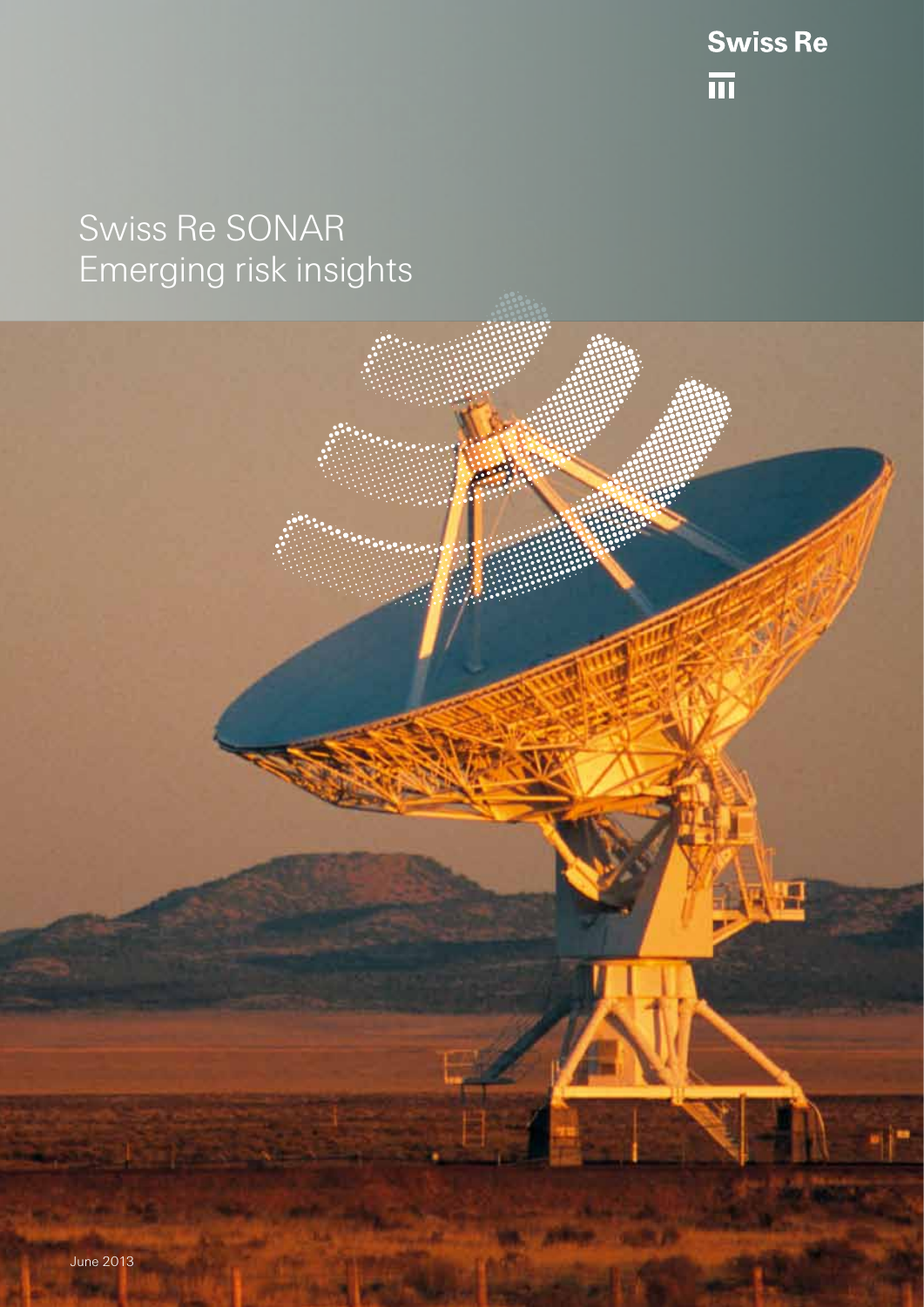Risks are a moving target. They are constantly changing or newly developing. That makes it difficult to quantify and judge them. The earlier the insurance industry starts adapting to emerging risks, the better prepared it will be for tomorrow's challenges. Foresight and knowledge sharing across stakeholders are essential to navigate into a future in which change might be the only constant that remains.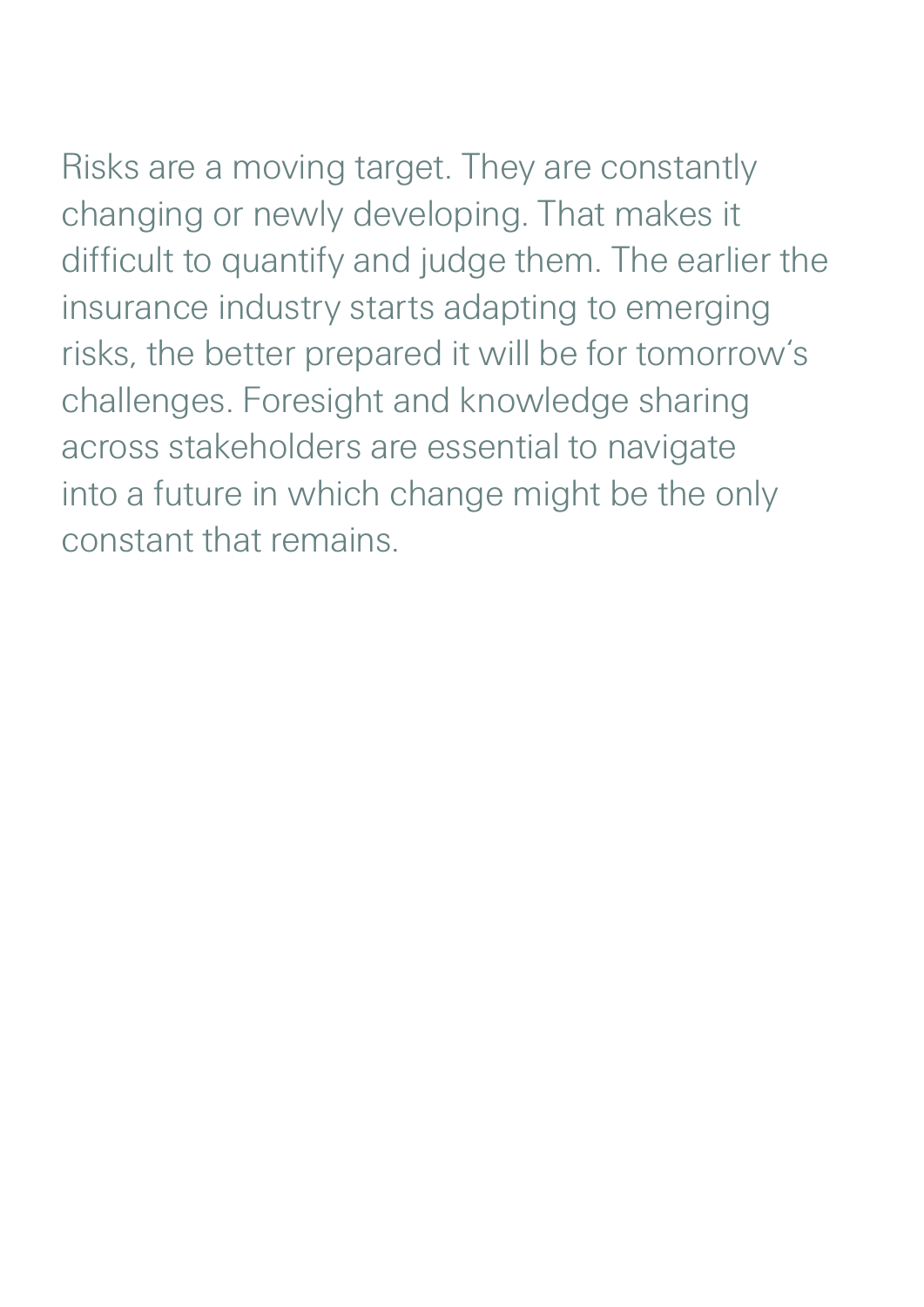## Content

| <b>Executive summary</b>      | 3              |
|-------------------------------|----------------|
| <b>Introduction</b>           | $\overline{4}$ |
| <b>Terms and definitions</b>  | 5              |
| <b>Emerging risk insights</b> | 6              |
| Property                      | 7              |
| Casualty                      | 10             |
| Life & Health                 | 15             |
| <b>Financial Markets</b>      | 18             |
| Claims                        | 20             |
| Operations                    | 22             |
| <b>Conclusion</b>             | 24             |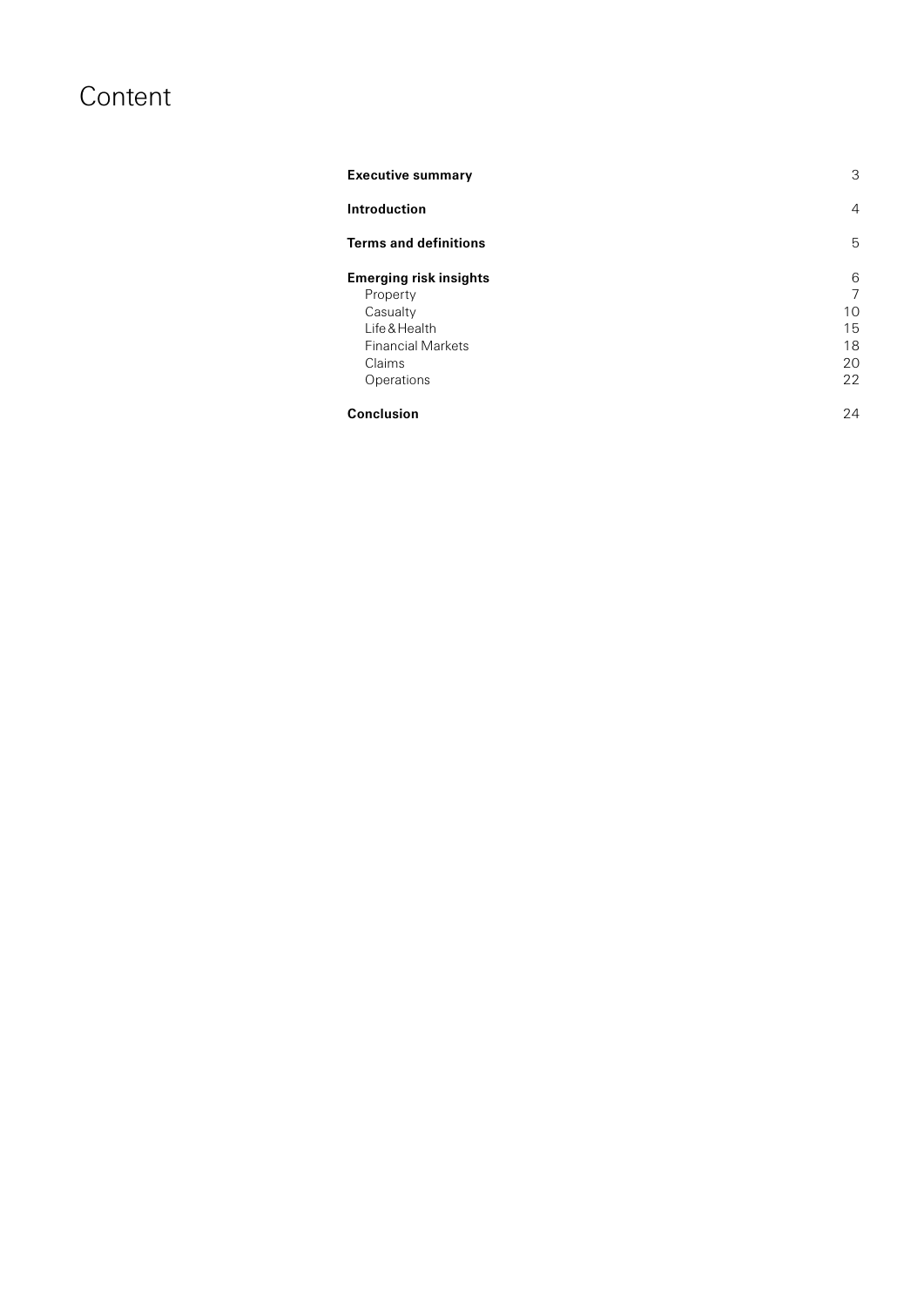### <span id="page-3-0"></span>Executive summary

This Swiss Re SONAR report features emerging risk topics which could impact the insurance industry in the future. Topics were mainly derived from Swiss Re's internal SONAR process and have been assessed by Swiss Re's emerging risk management experts.

To make it easier to interpret and develop appropriate mitigation measures, topics are grouped by insurance business area, with a topic being allocated to the area that would potentially be most impacted. Of the 27 emerging risk topics covered, six were allocated to Property, eight to Casualty, four to Life&Health, three to Financial Markets, two to Claims and four to Operations (see Figure 1). All topics feature an assessment of their potential overall impact on the insurance industry and the time frame within which they are likely to occur (see page 5 for details).

The majority of topics were rated by Swiss Re as being of medium impact for the insurance industry. With regard to time frame, most topics were assessed as being rather imminent – with the exception of four Casualty-related topics which are expected to manifest only in the more distant future. The topics "prolonged power blackout", "run-away inflation and surging bond yields" and "big data" were assessed as being of highest concern as they could have a high impact on the entire insurance industry and might occur within a short period of time. Further topics assessed as potentially having a high impact are three casualty topics; these are characterised by their long latency periods: "endocrine disrupting chemicals", "unforeseen consequences of nanotechnology" and "unforeseen consequences of electromagnetic fields".

This report should not be understood as a forecast that accurately reflects what the future will bring. Rather, it is meant to serve as an early-warning system that provides a first indication of what might lie beyond the horizon. Some of the topics listed here may never even materialise for the insurance industry. But others most likely will – and the earlier the industry starts to understand their implications, the better prepared it will be for tomorrow's challenges which, after all, could also present new opportunities.

| <b>Potential</b><br>impact |                                                                                                                                                                                                                                                                                                                                                                                                                                                                                                                         |                                                                            |                                                                                                                                             |
|----------------------------|-------------------------------------------------------------------------------------------------------------------------------------------------------------------------------------------------------------------------------------------------------------------------------------------------------------------------------------------------------------------------------------------------------------------------------------------------------------------------------------------------------------------------|----------------------------------------------------------------------------|---------------------------------------------------------------------------------------------------------------------------------------------|
| <b>HIGH</b>                | Prolonged power blackout<br>Run-away inflation and surging bond<br>vields<br>Big data                                                                                                                                                                                                                                                                                                                                                                                                                                   | Endocrine disrupting chemicals                                             | Unforeseen consequences of<br>electromagnetic fields<br>Unforeseen consequences of<br>nanotechnology                                        |
| <b>MEDIUM</b>              | $\blacksquare$ Cyber attacks<br>Supply chain vulnerability<br>Underestimated nat cat exposure<br>Changing communication patterns<br>Toxic substances and workplace safety<br>Changing lifestyle<br>Emerging infectious diseases<br>Unresolved sovereign debt crisis<br>Underinvestment in critical<br>infrastructure<br>Legal actions drive changing claims<br>patterns<br>Personal damage compensation in<br>Europe<br>Regulatory fragmentation and extra-<br>territoriality concerns<br>Contingent reputational risks | Drug resistance<br>The future of medicine<br>Imminent global talent crunch | New forms of mobility<br><b>Business areas</b><br>Property<br>Casualty<br>Life & Health<br><b>Financial Markets</b><br>Claims<br>Operations |
| LOW                        | Social unrest<br>Do-it-yourself galore                                                                                                                                                                                                                                                                                                                                                                                                                                                                                  | $\blacksquare$ A risky harvest                                             | $\blacksquare$ The robots among us                                                                                                          |
|                            | 1-3 years                                                                                                                                                                                                                                                                                                                                                                                                                                                                                                               | $4-10$ years                                                               | <b>Time frame</b><br>>10 years                                                                                                              |

#### **Figure 1**

Overview of the emerging risk topics covered in this report by timeframe and potential impact. Colour coding indicates which area of the insurance business would potentially be most impacted by the respective risk.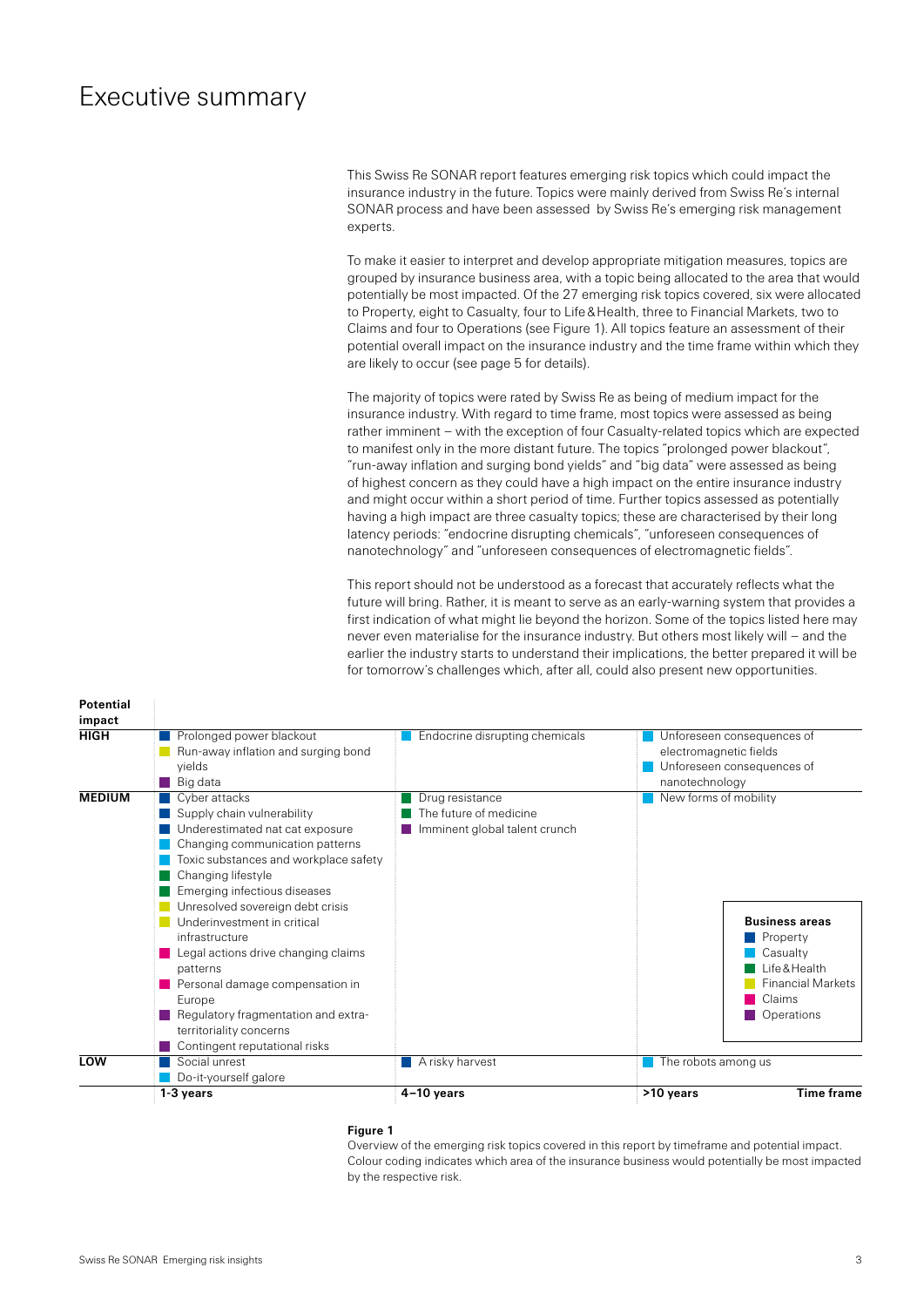### <span id="page-4-0"></span>Introduction

In an ever changing risk landscape, the insurance industry is continuously confronted with new challenges. Key drivers of this changing risk landscape include new economic, technological, socio-political and environmental developments as well as the growing interdependencies between them which can lead to an increasing accumulation of risk. Furthermore, liability and regulatory regimes continue to evolve, stakeholder expectations are strengthening and risk perceptions shifting. All of these factors result in a continuously changing business environment. This poses significant challenges for the industry, which can no longer rely solely on historical data to assess tomorrow's exposure.

In many cases, emerging risks are already on the insurers' books. They thus represent an important concern for the industry and its clients, and awareness of this challenge has risen steadily over the last couple of years. Swiss Re has fully embedded foresight and emerging risk management in its enterprise risk management framework. With SONAR, our tool for the systematic observation of notions associated with risk, we have established a solid process for identifying, assessing and managing emerging risks.

It is our pleasure to share with you some of the findings of this process through the first edition of Swiss Re SONAR. This publication seeks to share our knowledge and expertise to raise awareness for emerging risk topics which could become increasingly relevant for our industry. While the topics presented were mainly derived from Swiss Re's internal SONAR process, they also drew on some of the elements of the Risk Radar of the CRO Forum's Emerging Risk Initiative; this analysis highlights emerging risk topics that the initiative's members have identified as relevant to the industry.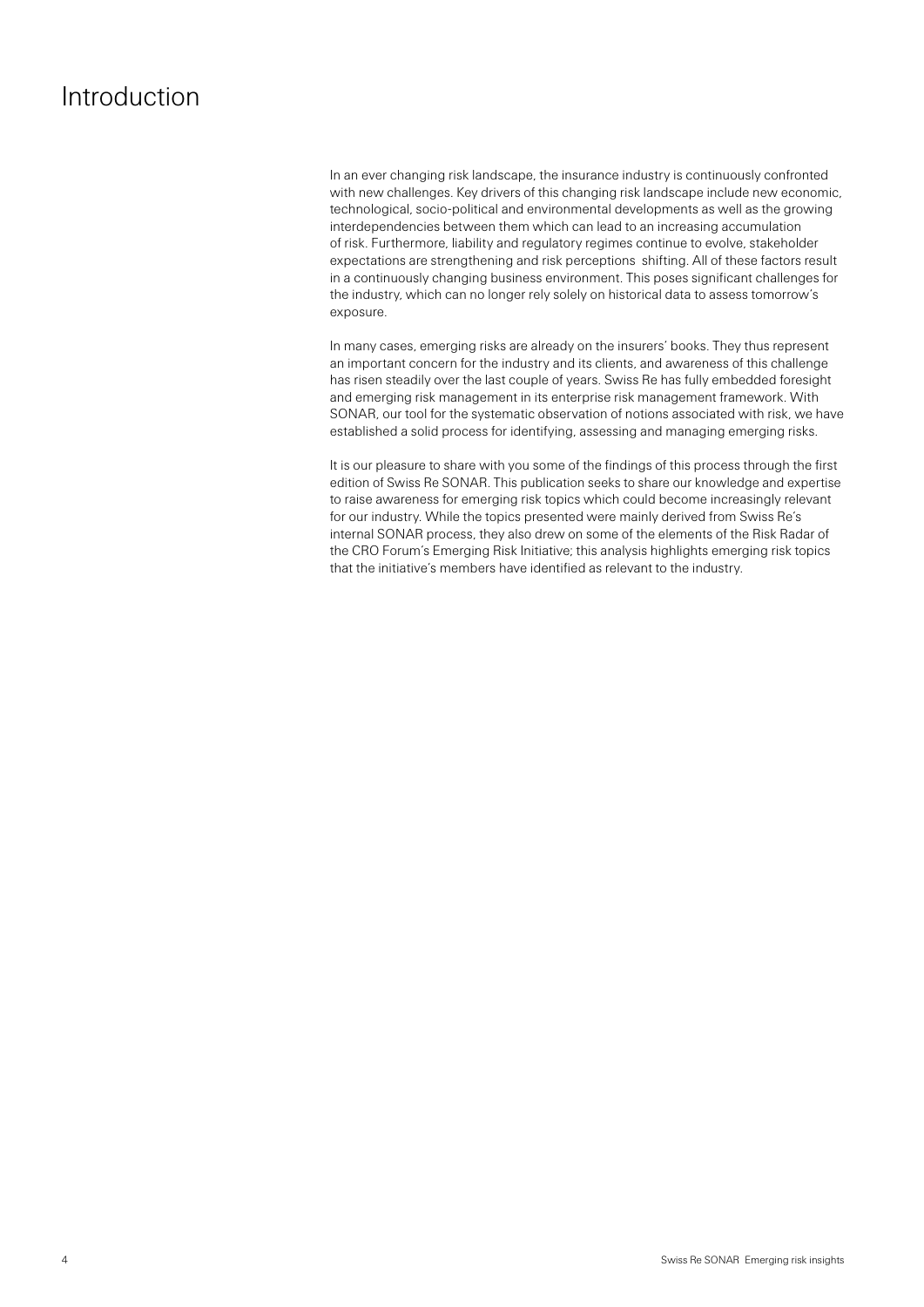### <span id="page-5-0"></span>Terms and definitions

This page provides an overview of key terms and definitions and explains the ratings used to assess the insights presented in this report.

#### **What are emerging risks?**

We define emerging risks as newly developing or changing risks that are difficult to quantify and could have a major impact on society and insurance industry.

#### **What is SONAR?**

SONAR (**s**ystematic **o**bservation of **n**otions **a**ssociated with **r**isk) is Swiss Re's tool for identifying, assessing and managing emerging risks. By means of a network of experts across the company and an interactive web 2.0 platform, Swiss Re collects early signals of emerging risks. All signals are reviewed, assessed and prioritised by a dedicated emerging risk management team which closely interacts with a number of topic experts in Swiss Re's various business areas. The findings are regularly summarised, distributed to relevant stakeholders throughout the company and made available to all employees via Swiss Re's intranet. With this publication, Swiss Re now shares these findings with a wider public.

#### **What are emerging risk insights?**

Emerging risk insights illustrate potential new threats for the insurance industry. They were mainly derived from SONAR, but also incorporate key elements of the Risk Radar of the CRO Forum's Emerging Risk Initiative<sup>1</sup>. All insights have been assessed by Swiss Re's emerging risk management experts. To make it easier to interpret and develop appropriate mitigation measures, insights are grouped by key insurance business area, with a topic being allocated to the area that would potentially be most impacted (Property, Casualty, Life&Health, Financial Markets, Claims, or Operations). Some well-known emerging risks such as climate change or gene technology are not listed as they are already being tackled by Swiss Re and the industry.

#### **What is meant by overall impact?**

The overall impact is an indicator of the potential financial, reputational and/or regulatory impact associated with an emerging risk topic. It is assessed using a high/ medium/low scale:

| HIGH          | Potentially high financial, reputational and/or regulatory impact |
|---------------|-------------------------------------------------------------------|
|               | or significant stakeholder concern                                |
| <b>MEDIUM</b> | Potentially medium financial, reputational and/or regulatory      |
|               | impact or moderate stakeholder concern                            |
| LOW           | Potentially low financial, reputational and/or regulatory impact  |
|               | or low stakeholder concern                                        |

#### **What is meant by time frame?**

The time frame describes the period of time in which the risks associated with an insight might manifest and have an impact. We use three time frames to help readers assess the imminence of each topic: 1–3 years, 4–10 years, >10 years. These time frames should not be used as an indicator of when action is needed as some topics expected to occur in the more distant future may nonetheless require action now to prepare for their ultimate occurrence.

<sup>&</sup>lt;sup>1</sup> For more information on this Initiative see http://www.thecroforum.org/emerging-risk-initiative-2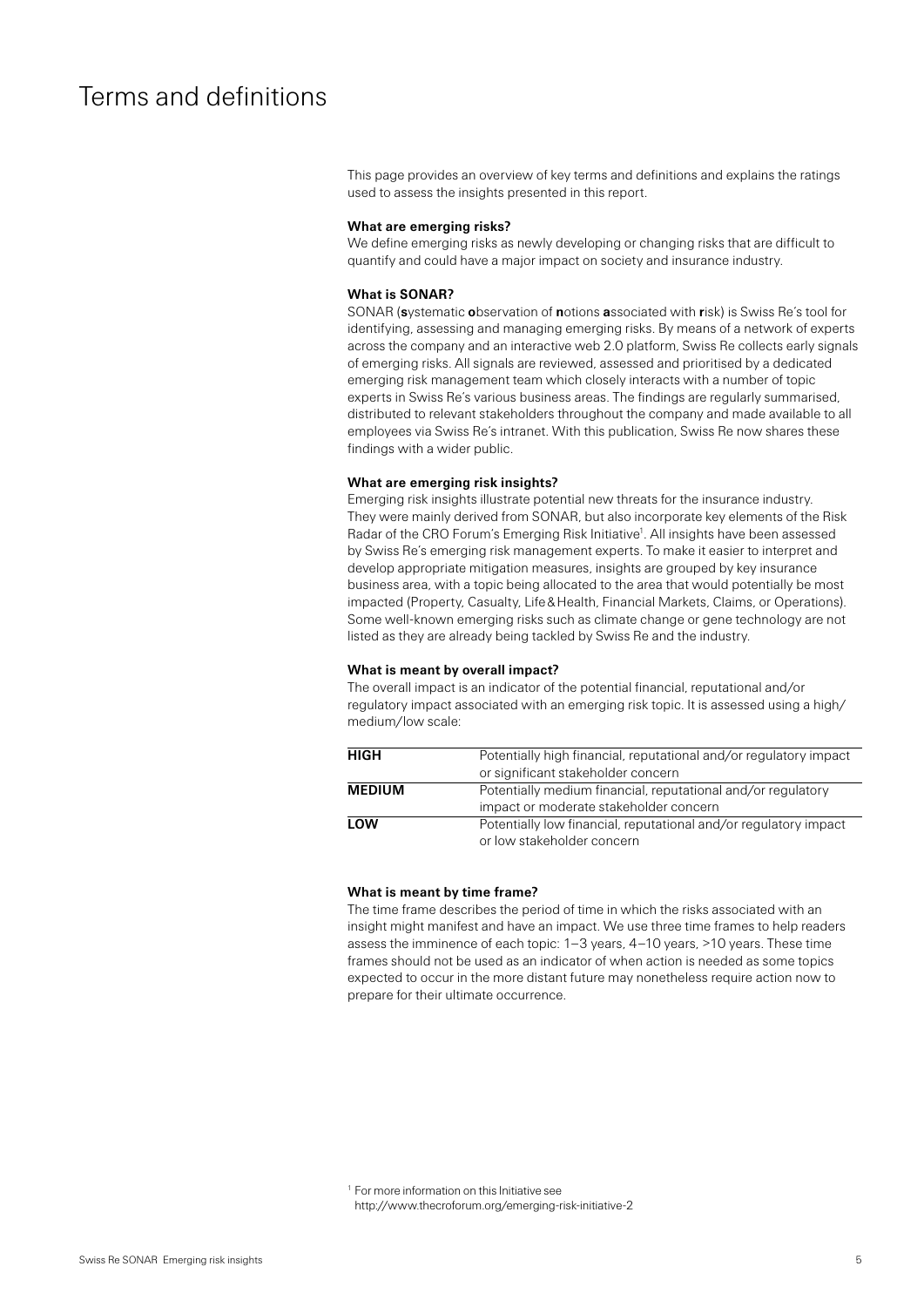# <span id="page-6-0"></span>Emerging risk insights

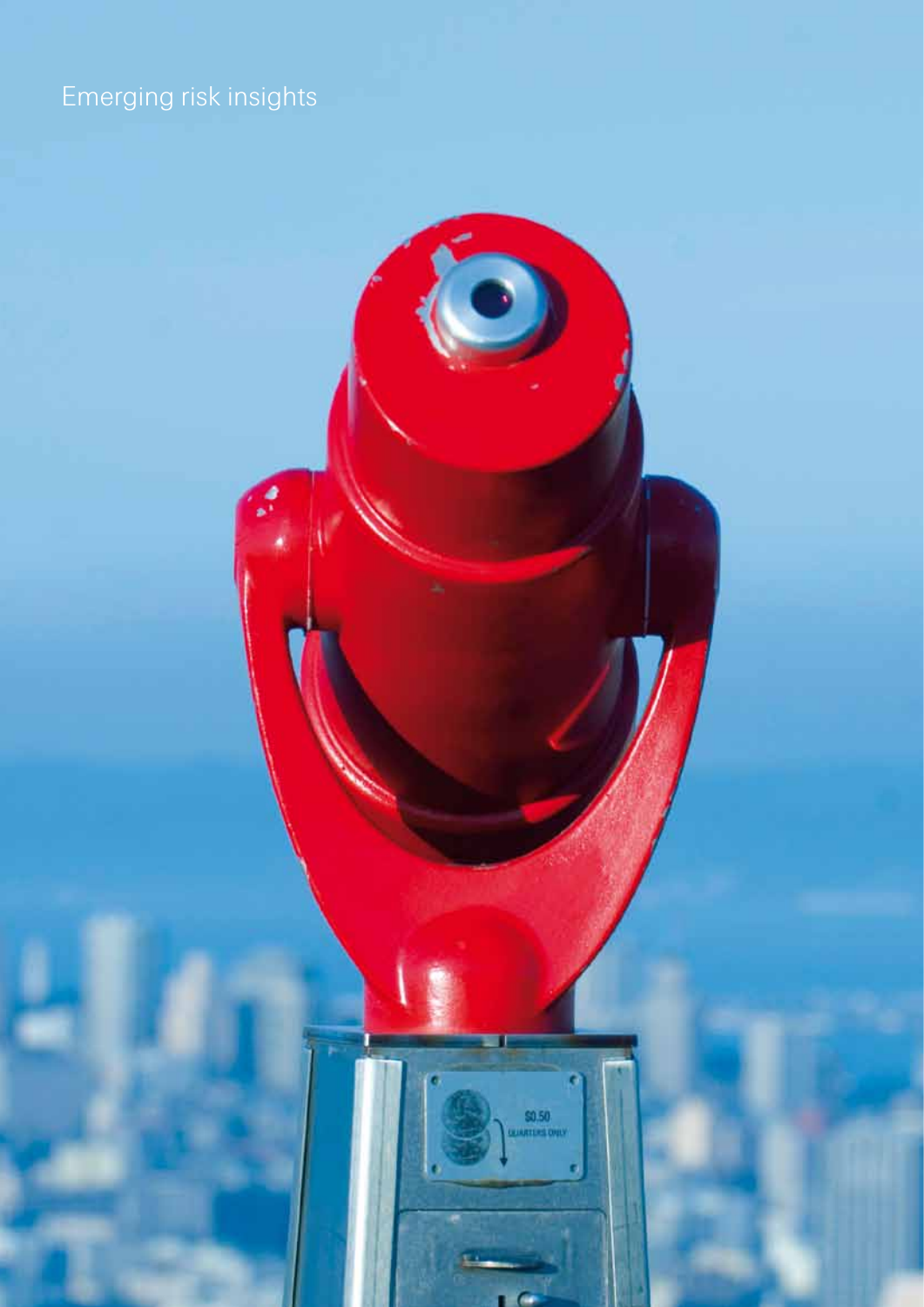### <span id="page-7-0"></span>Property



Overall impact Time frame **HIGH 1–3 years**

Prolonged power blackout

Electricity is the backbone of every industrialised society and economy. Increasing dependency on a continuous power supply, be it in the field of industrial production, electronic systems or everyday life, inevitably makes today's societies highly vulnerable to power outages.

Traditional loss scenarios only assume power blackouts for a few hours or days. However, space weather events or coordinated terror attacks could cause prolonged blackouts with significant impacts on society and industry. Critical infrastructure such as communication and transport would be hampered, heating and water supply would stop, and production processes and trading would seize.

Vulnerability to such large-scale power blackouts has increased in recent years due to the combination of increased connectivity and ageing, sometimes poorlymaintained power generation and distribution infrastructure and excess usage thereof.

A prolonged power blackout could lead to large direct property losses as well as business interruption (BI) and contingent business interruption (CBI), which may even exceed those of large nat cat events. Even though some of the losses feared from past events did not materialise in the end, the potential and magnitude of future losses remains unknown.

#### **Potential impact on the insurance industry**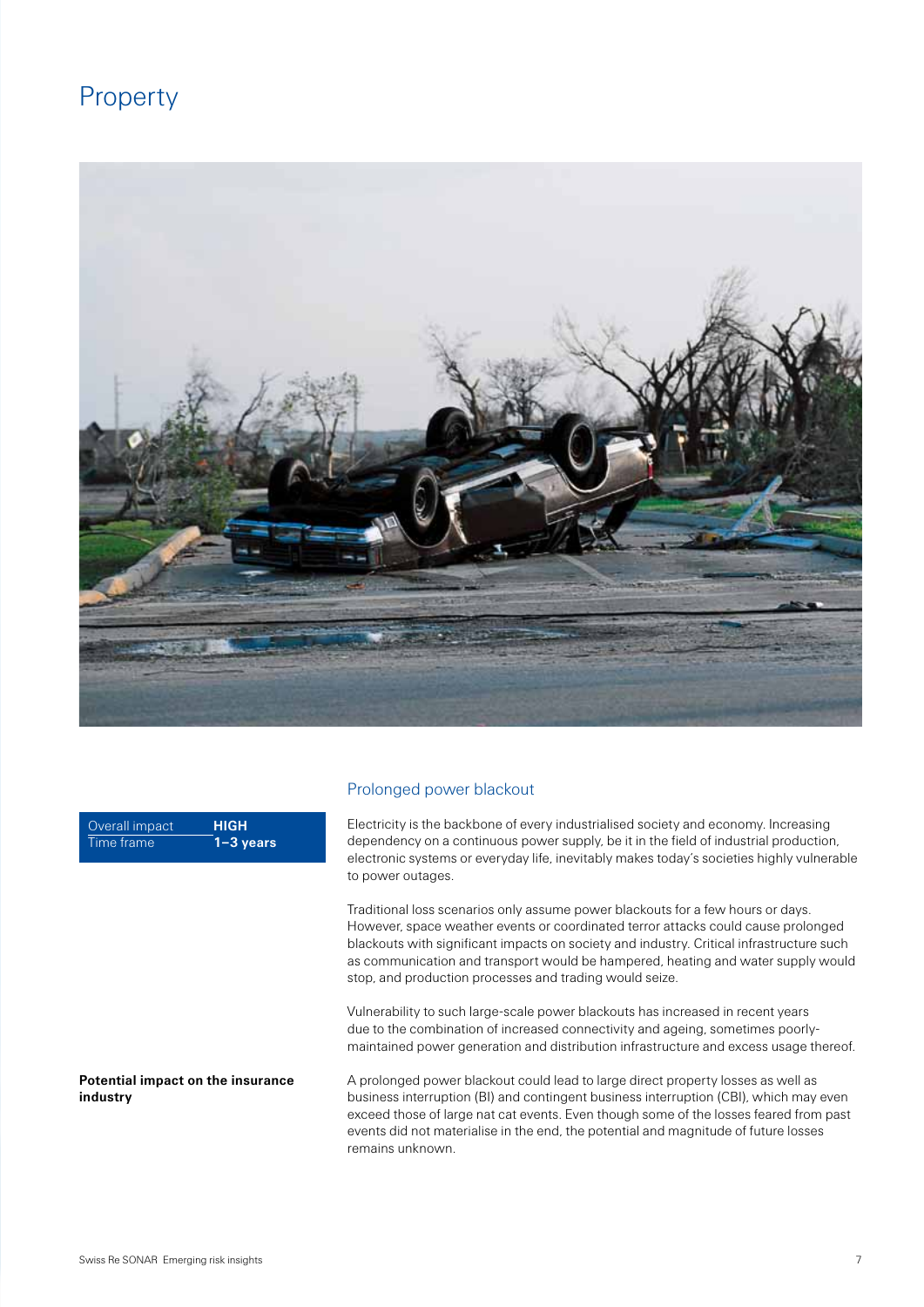| Overall impact | <b>MEDIUM</b> |
|----------------|---------------|
| Time frame     | $1 - 3$ years |

#### **Potential impact on the insurance industry**

| Overall impact | <b>MEDIUM</b> |
|----------------|---------------|
| Time frame.    | $1 - 3$ years |

#### **Potential impact on the insurance industry**

| Overall impact | <b>MEDIUM</b> |
|----------------|---------------|
| Time frame     | $1 - 3$ years |

#### Cyber attacks

Cyber attacks on critical infrastructure are a topic of growing concern. Recent attacks on banks have highlighted that even the financial industry, which spends more on internet security than any other industry, is not fully capable of protecting itself. This gives rise to concerns about the vulnerability of other industries. A cyber attack on a system controlling power, water or transport could disrupt a country's security, public safety and economic stability. Several cascading attacks could have an even more serious impact and ultimately result in severe social and economic disruption. As information and communication networks have become a fundamental part of a nation's infrastructure, protecting them is no longer merely recommendable, but has turned into a critical enabler of economic stability and growth.

Cyber attacks could trigger BI and CBI covers and thus cause large losses, and several coordinated attacks could lead to higher than expected loss accumulation. The insurability against the risk of cyber attacks has yet to be fully tested.

### Supply chain vulnerability

Globalisation has increased the interconnectedness of risks, and events that occur in one industry or country can rapidly transmit to other industries around the globe. This has been vividly illustrated by the ripple effects of events such as the 2011 earthquake and tsunami in Japan or the floods in Thailand in the same year, which affected industries around the globe.

Increasingly complex supply chains together with growing outsourcing activities have increased the likelihood that organisations are caught by surprise and have their operations seriously disrupted. Supply chain disruptions can result from a number of different events outside the control of an organisation such as natural catastrophes, pandemics, cyber risks or terrorism.

Increased supply chain vulnerability could result in higher than expected accumulation and correlation of insured losses in the aftermath of catastrophic events, and the dynamic nature of supply chains makes risk assessment very challenging. Furthermore, insurers face the challenge of identifying appropriate means of risk transfer by defining loss triggers that also work without physical damage.

#### Underestimated nat cat exposure

The insurance industry can play an important role in helping societies to adapt and become more resilient to natural catastrophes. However, the insurability of natural catastrophe events is based on the insurers' ability to control their accumulation potential and identify the probability and severity of the events.

Economic losses from climate-related disasters are already substantial and are on the rise. This is due to a greater concentration of people and assets in risk zones as well as an increased frequency and/or intensity of extreme weather due to climate change (e.g. with regard to flood or storm surges).

Furthermore, the exposure due to natural catastrophes and consequential impacts may be underestimated in many parts of the world. Known risks such as hillside instability or landslides may change their properties going forward due to climate change. Other risks such as lake tsunamis may have been underestimated inso far as they are very rare; moreover the impacts of non-modelled loss agents and/or secondary effects such as dam breaks following an earthquake, liquefaction or pollution may not be properly considered. However, it is exactly such low frequency, high severity events that have the potential to cause significant losses while being difficult to model.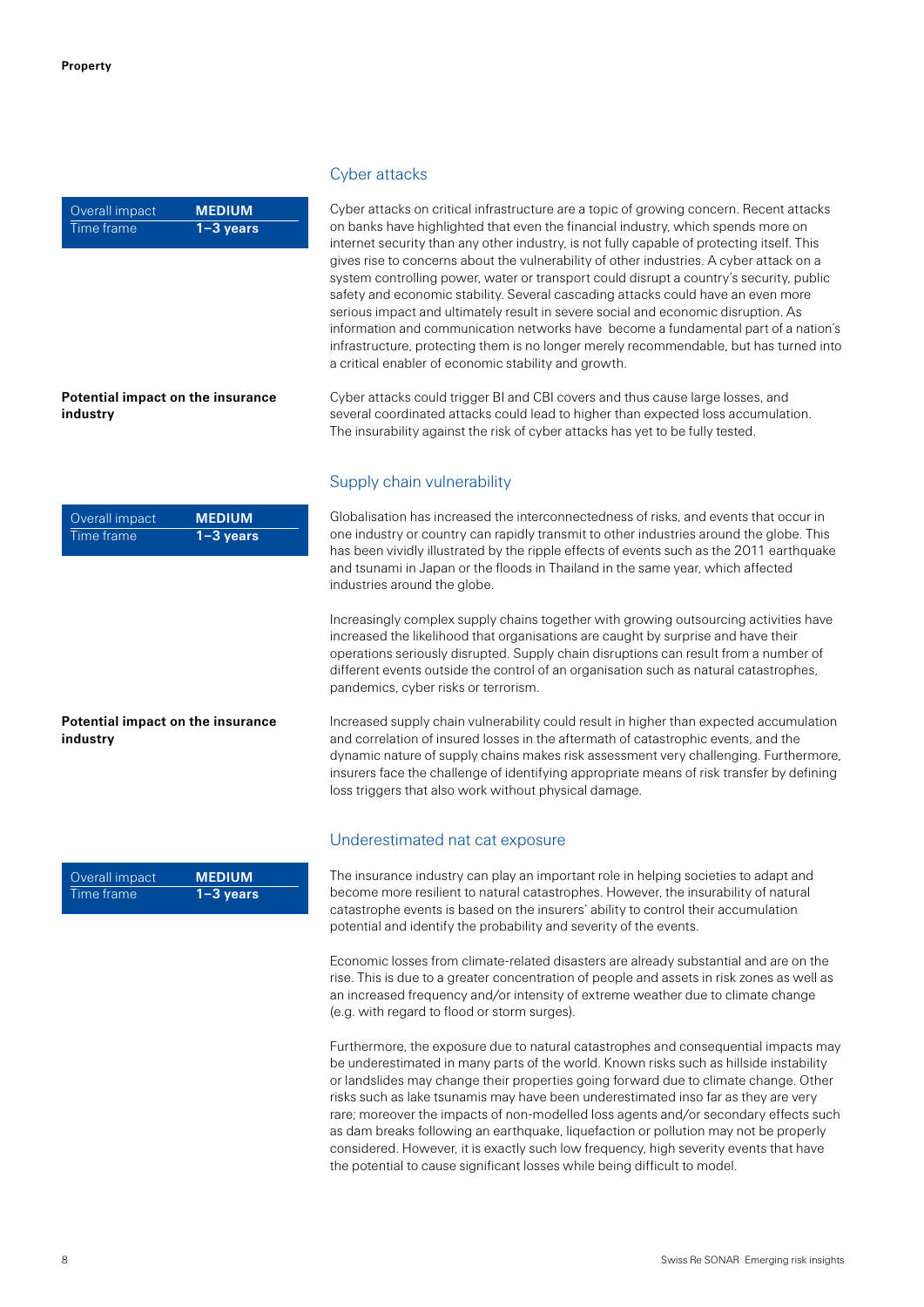**Potential impact on the insurance industry**

Besides potential immediate implications for direct property losses, nat cat events may also trigger BI/CBI covers – in particular if critical infrastructure is affected. In addition, increased litigation may arise from such events, as various stakeholders might seek to increase their claim value. In the long term, these events imply robust demand for nat cat covers.

#### Social unrest

Incidents of social unrest have frequently made the headlines in recent years, for instance the Arab Spring, the London riots, the Occupy movement or demonstrations in Greece. They all illustrate that violent social unrest can crop up suddenly and may spread rapidly, especially with the help of social media.

In developed countries, the cause of social unrest has its roots in fiscal and demographic developments. The austerity measures implemented in the aftermath of the financial crisis threaten to undermine the tacit agreement between the generations whereby younger people in gainful employment support the retired population through their social security contributions. Combined with an increasing wealth disparity, this has led to the development of social movements and the emergence of social unrest.

In developing countries, demographic devolpment and economic progress are more promising, fostering expectations of a fast lift out of poverty. That said, the failure to redress social inequality and the growing wealth gap is also igniting swelling social unrest. In addition, separatist movements in some countries could also lead to social upheaval.

Insurance losses under property policies (incl. BI/CBI) should be expected, where cover is granted, in particular in areas with high value concentration. It should be noted, however that in some areas SRCC (strikes, riot, civil commotion) is excluded or covered by government.

#### A risky harvest

In the face of rapid population growth and declining arable land, food security has become a topic of rising concern around the globe. Ensuring sustainable agricultural production is a key element of dealing with the problem. This requires holistic risk management strategies that help to reduce, mitigate, and cope with various farm risks.

Agricultural insurance can make an important contribution and may offer interesting growth potential for the industry, particularly in emerging markets where agricultural insurance penetration is still low. However, agriculture is also a risky business as it is highly dependent on weather conditions. Furthermore, an unfolding pollination crisis due to globally declining bee populations could have unprecedented consequences for the production of fruit and vegetables.

High volatility of commodity prices may lead to a more pronounced commodity exposure and to a pricing risk for revenue-based products. insurers could also face unexpected large loss events in the face of climate change which might exceed what is currently reflected in the industry's models. Nevertheless, the demand for agricultural insurance is likely to increase with a rise in weather volatility.

| Overall impact | LOW           |
|----------------|---------------|
| Time frame     | $1 - 3$ years |

**Potential impact on the insurance industry**

| Overall impact | LOW          |
|----------------|--------------|
| Time frame'    | $4-10$ years |

**Potential impact on the insurance industry**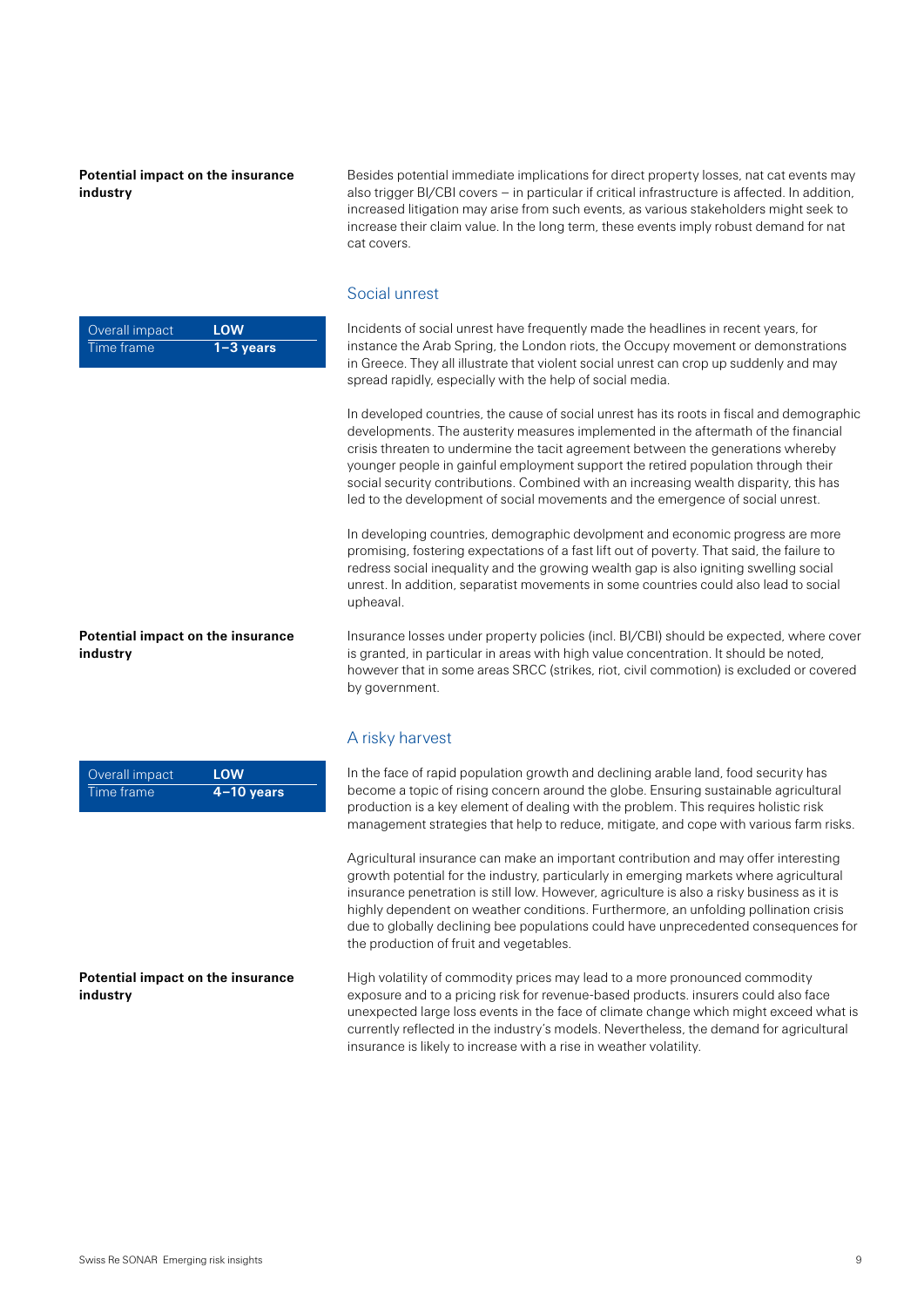### <span id="page-10-0"></span>**Casualty**



| Overall impact | <b>HIGH</b>  |
|----------------|--------------|
| ' Time frame   | $4-10$ years |

#### **Potential impact on the insurance industry**

### Endocrine disrupting chemicals

Endocrine disrupting chemicals (EDC) are substances which can interfere with hormonal systems. First evidence for potential endocrine disrupting properties of certain substances was obtained from observations of reproductive disorders in animals.

There is a growing concern that maternal, foetal and childhood exposure to EDC could have a stronger role in causing many endocrine diseases and disorders than previously believed. Human health disorders possibly related to EDC include breast and ovary cancer, testes and prostate cancer, genital malformations, retarded sexual development, declining sperm counts, obesity, and neurological disorders such as retarded memory development. However, establishing a clear relationship between particular EDC and human health disorders has so far been difficult due to the ubiquity of EDC and the diversity of environmental contaminants.

The establishment of a direct link between EDC and human health problems would have profound consequences for various types of liability insurance. Besides triggering higher than expected losses, it could ultimately lead to a rise of liability rates.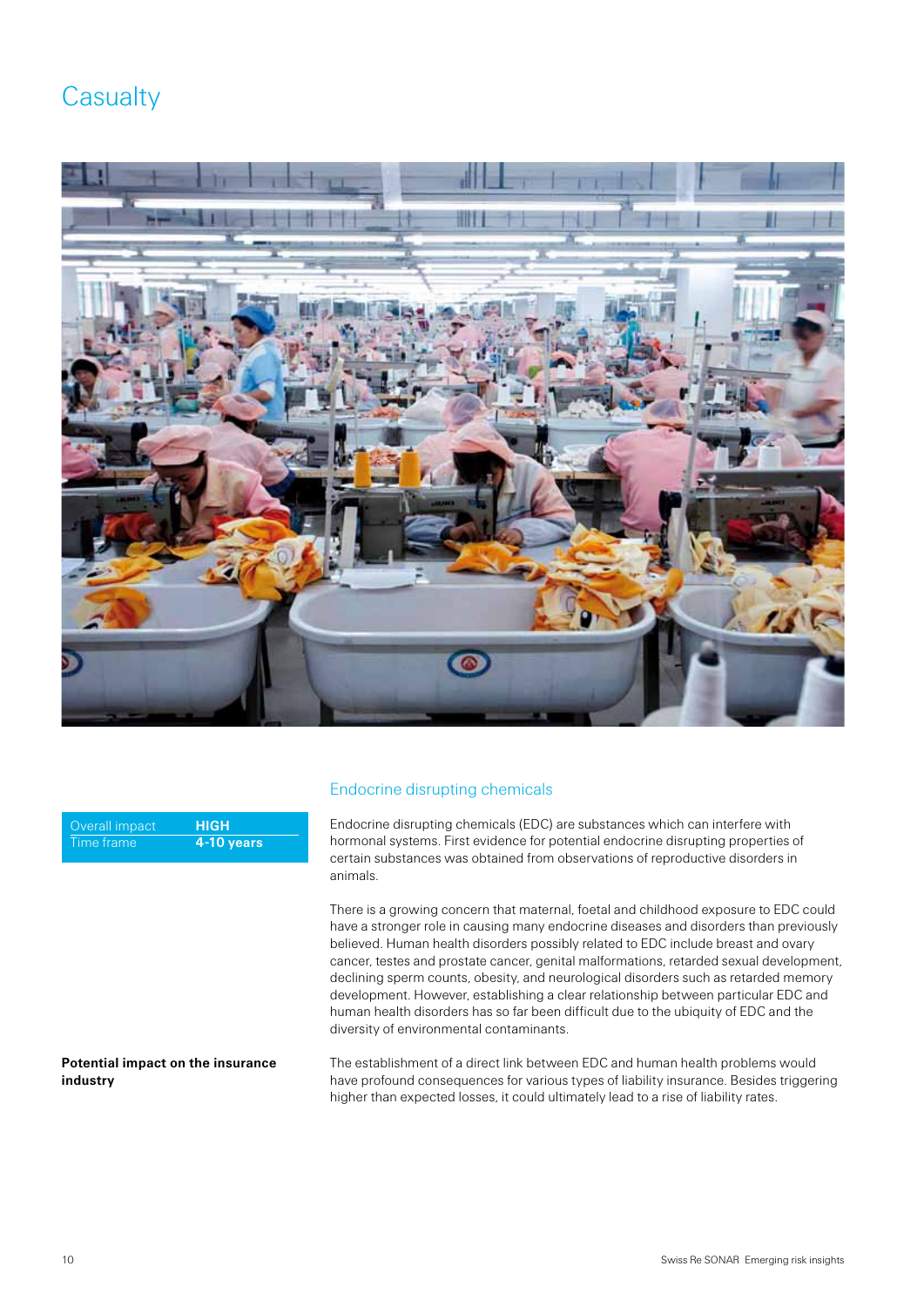Overall impact Time frame **HIGH >10 years**

#### **Potential impact on the insurance industry**

| Overall impact | <b>HIGH</b> |
|----------------|-------------|
| . Time frame'  | >10 years   |

#### **Potential impact on the insurance industry**

#### Unforeseen consequences of electromagnetic fields

The ubiquity of electromagnetic fields (EMF) raises concerns about potential implications for human health, in particular with regard to the use of mobile phones, power lines or antennas for broadcasting. Over the last decade, the spread of wireless devices has accelerated enormously. The convergence of mobile phones with computer technology has led to the proliferation of new and emerging technologies. This development has increased exposure to electromagnetic fields, the health impacts of which remain unknown.

Anxiety over the potential risks related to EMF has risen. Studies are difficult to conduct, since time trend studies are inconsistent due to the still rather recent proliferation of wireless technology. The WHO has classified extremely low-frequency magnetic fields and radiofrequency electromagnetic fields, such as radition emitted by cell phones, as potentially carcinogenic to humans (Class 2B carcinogen). Furthermore, a recent ruling by an Italian court suggested a link between mobile phone radiation and human health impairment. Overall, however, scientific studies are still inconclusive regarding possible adverse health effects of EMF.

If a direct link between EMF and human health problems were established, it would open doors for new claims and could ultimately lead to large losses under product liability covers. Liability rates would likely rise.

#### Unforeseen consequences of nanotechnology

Nanotechnology refers to the manipulation of matter on an atomic and molecular scale. Nano-sized particles exhibit unique properties relative to larger particles of the same substance. This enables new applications, but may also pose new risks.

Currently, little is known about the toxicity of nanomaterials or the potential for latent illness that could affect workers and consumers. Additional research in life cycle assessment of nanomaterials and products containing nanomaterials is necessary to better assess the potential exposures. However, there is some evidence that certain nanostructures may accumulate within tissues and organs and can be absorbed by individual cells. Adverse health effects have been observed in studies of material such as carbon nanotubes, nanoparticles of titanium dioxide, or silica nanoparticles.

Due to the relatively unknown environmental, health and safety exposures arising from nanomaterials throughout their life cycle, nanotechnology presents the insurance industry with significant challenges. Of key concern are delayed impacts, i.e. the question whether nanomaterials hold some latent hazard. Similar to the asbestos case, there is potential for large losses under product liability, workers' compensation and environmental liability policies.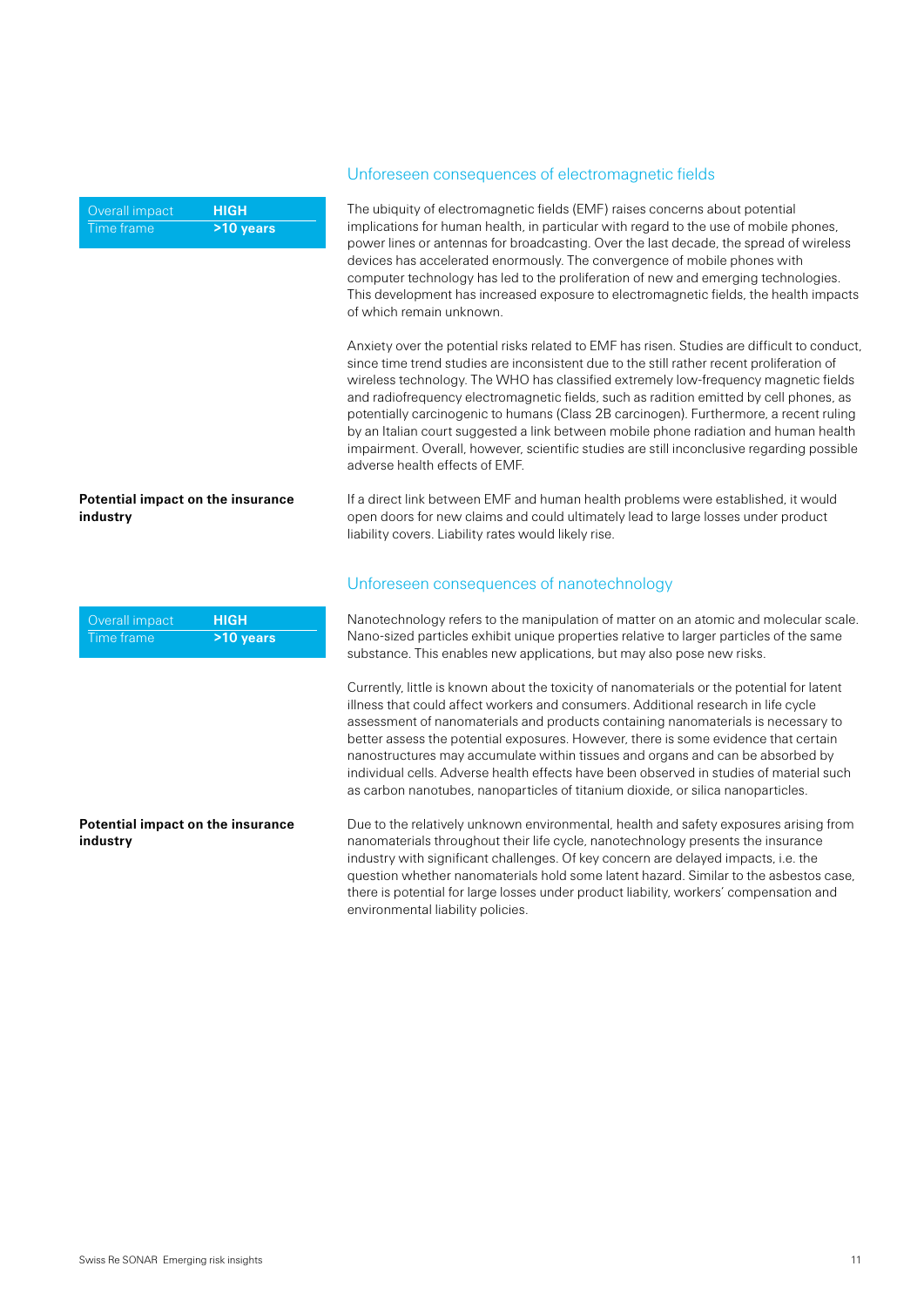| Overall impact | <b>MEDIUM</b> |
|----------------|---------------|
| Time frame     | ∣1−3 years'   |

#### **Potential impact on the insurance industry**

| Overall impact | <b>MEDIUM</b> |
|----------------|---------------|
| Time frame     | $1 - 3$ years |

#### **Potential impact on the insurance industry**

#### Changing communication patterns

When it comes to mobile phones, exposure to electromagnetic fields with potentially detrimental implications to human health is a well-known liability concern (see "Unforeseen consequences of electromagnetic fields" on page 11). However, the ubiquitous use of mobile phones may also have other implications for liability covers.

Millions of consumers now own sophisticated smartphones which are full of sensors and in most cases always connected to the internet. These devices are generally much less secure than computers as `screen real estate' comes at a premium and developers are incentivised to drop security indicators. They also give rise to concerns regarding data privacy since the scope and amount of information they provide about their users is continually growing.

On an operational side, mobile devices could dramatically change payment patterns. In many regions of Africa it is already commonplace to carry out cash transactions via mobile phone (known as `mobile wallets'; the extremely successful M-PESA project in Kenya is a case in point). Even though many consumers in the western world still seem to be wary of paying for real-world transactions using their mobile phone, it will only be a matter of time until the trend also takes off elsewhere.

Liability issues related to security breaches and information tracking are likely to multiply in the near future. On the positive side, mobile wallets could open up new distribution, payment and/or claims settlement channels for insurance companies.

#### Toxic substances and workplace safety

Workplace safety in the western world has increased significantly during the last decades. However, new hazards are still developing. Workplace exposure to organic solvents, for instance, has recently been linked to heart defects in new-borns. The synthetic chemical PFOA, for instance, which is used in products such as lubricants or paper coatings may increase the likelihood of heart disease and stroke.

Regulatory changes may also change the risk exposure. In the case of lead, for example, recent studies have shown that blood lead levels below the threshold deemed safe could already cause various health problems. Furthermore, liability may generally become easier to establish for various substances with increased scientific evidence and decreased legal barriers.

Demographic shifts also create increasing pressure towards prolonging individuals' work life, which may also increase the detrimental health impacts of toxic substances at the workplace.

These developments could have an impact on product liability, workers' compensation and pollution liability covers.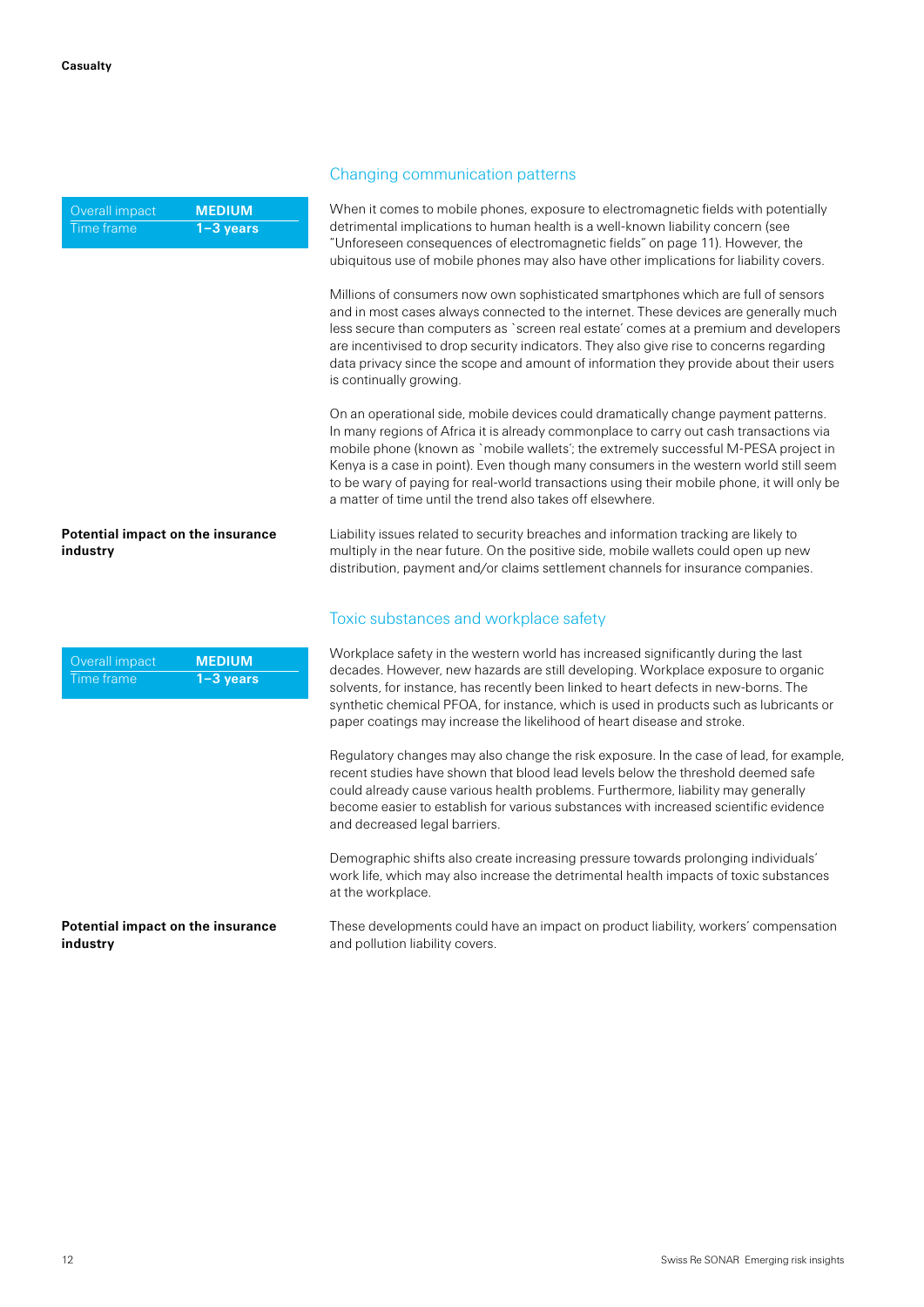Overall impact Time frame **MEDIUM >10 years**

## **Potential impact on the insurance**

#### **industry**

| Overall impact | LOW         |
|----------------|-------------|
| ∟Time frame    | ′1−3 vears, |

#### **Potential impact on the insurance industry**

#### New forms of mobility

The looming energy crisis in combination with rising environmental awareness means that intelligent green vehicles will be the future of transportation. We will eventually see hybrids, electrics, fuel-cell cars and intelligent vehicles using telematics, collision avoidance and automated traffic law enforcement entering mainstream use on our roads. The progress of enabling technologies such as advanced IT systems, artificial intelligence and speech recognition will ultimately give rise to a mass production of smart cars that drive themselves.

Pilotless civil aircraft might also soon become reality, possibly even before the widespread adoption of self-driving cars. Already now, pilotless aircraft are widely used by the armed forces – albeit only in restricted airspace and conflict zones. Pilotless aircraft are potentially a huge new market as they could carry out many jobs at lower cost than manned aircraft and helicopters and could operate in conditions which would be hazardous for pilots.

The increased spread of intelligent vehicles is likely to substantially reduce traffic accidents and insured automobile losses. Consequently, property/casualty insurers might see a major reduction in their auto insurance premiums revenue. The testing and roll-out of driverless cars could also expose manufacturers to new risks and may result in high litigation costs. With regard to air travel, pilot-less air travel could prolong the downward trend in air traffic accidents, putting further pressure on insurance prices.

### Do-it-yourself galore

With the rapid advance of enabling technologies, the western world is witnessing a strong growth of a new do-it-yourself culture.

On the manufacturing side, 3D printing – the process of additive manufacturing of three-dimensional parts by using a computer-controlled printer – is one of the key enablers for this trend. The use of this technique is rapidly spreading across various industries (e.g. automotive, aerospace, construction and prosthetics). It is also being used increasingly by individuals as desktop 3D printers become more affordable.

3D printing raises a number of questions regarding liability issues (mainly with regard to product liability&recall, but potentially also affecting other lines such as worker's compensation) as well as intellectual property rights. Ultimately, even the marine business could be affected due to disruptive impacts on the global logistics value chain.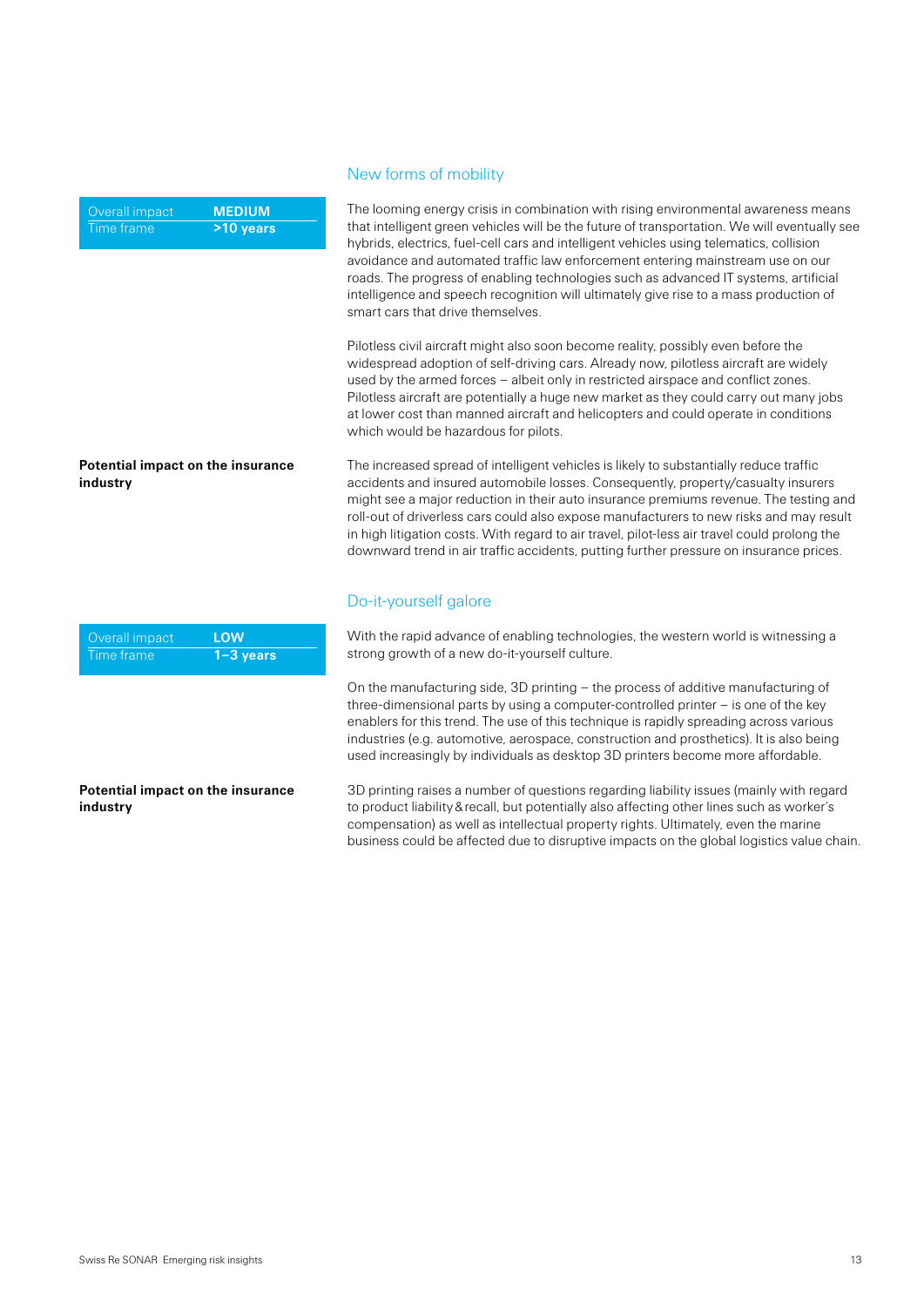**industry**

| Overall impact | LOW       |
|----------------|-----------|
| Time frame     | >10 years |

#### The robots among us

Developments in the field of robotics and artificial intelligence are progressing rapidly. This momentum will continue and even increase as improvements are leveraged to create further improvements.

Having been successfully used in various manufacturing processes, robots are now increasingly entering the private domain and may eventually take over more and more tasks of our daily lives. Before long, autonomous machines will be our work colleagues, house cleaners and tour guides; they will keep our cities clean and teach our children; they will carry out surgeries and support and entertain us when we get old.

The increasing prevalence of `intelligent' autonomous machines capable of self-learning has already given rise to concerns about robot abuse and other ethical dilemmas. In a similar vein, lawyers have begun contemplating if and how robots themselves could potentially be held liable for their actions.

This trend could have significant implications for the insurance industry, and liability cases are already cropping up. Currently, most of these involve car manufacturers and similar industrial producers, but over the long run this will likely decline compared to cases involving robots purchased by consumers. Ultimately, this may even open up a field for a whole new type of liability insurance cover for insuring both the actions and the performance of robots. **Potential impact on the insurance**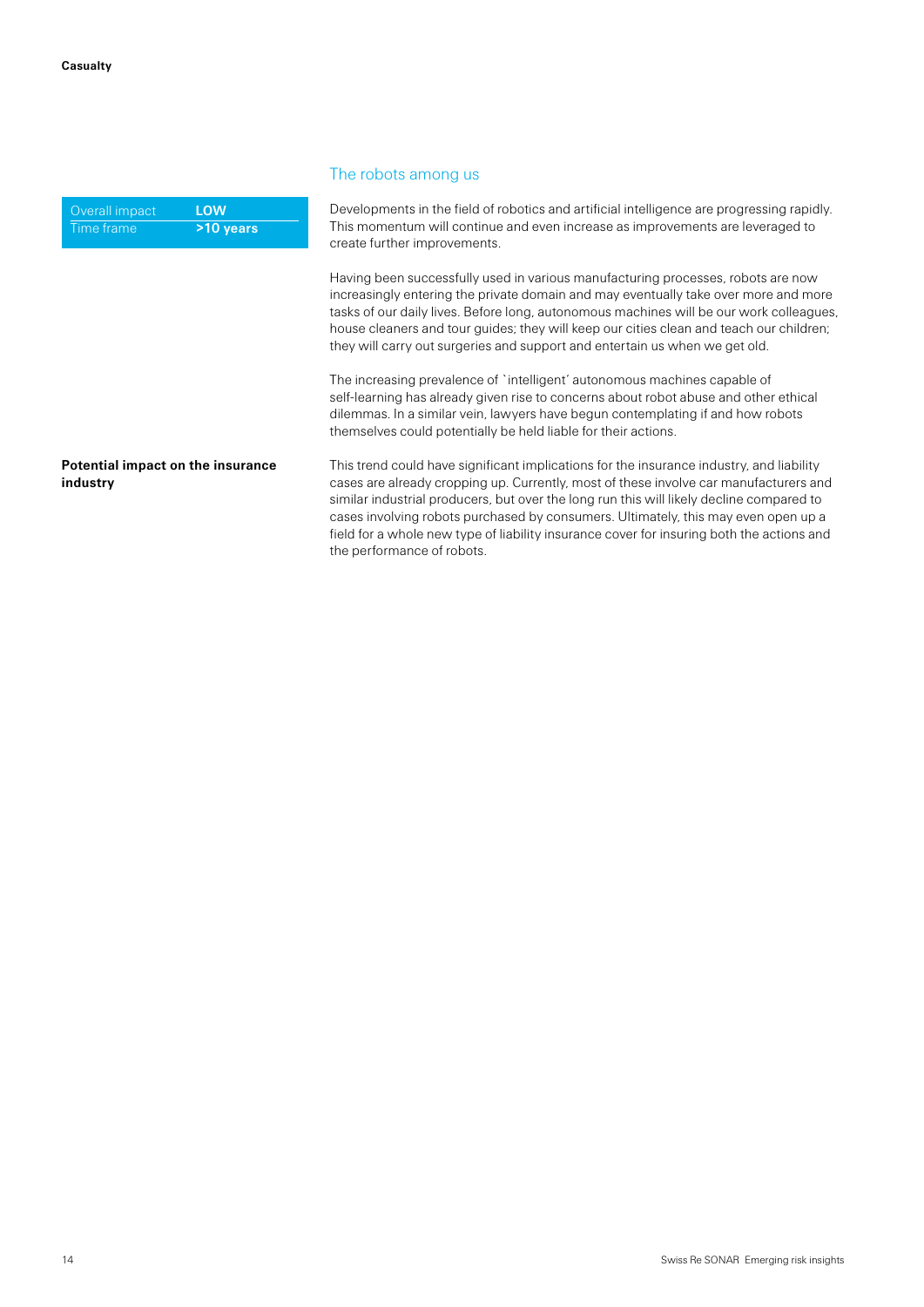### <span id="page-15-0"></span>Life&Health



Changing lifestyles

| Overall impact | <b>MEDIUM</b> |
|----------------|---------------|
| Time frame     | $1 - 3$ years |

#### **Potential impact on the insurance industry**

# Over the last century, tremendous advances in modern medicine have improved the quality and length of our lives and raised standards of living in many parts of the world.

Now, however, we are in danger of becoming victims of our own success. Healthcare costs are becoming unsustainable, due largely to a chronic disease epidemic fuelled by unhealthy lifestyles and ageing populations. Increasingly, early death is less of an economic concern than decades spent alive and sick.

Chronic diseases are often directly driven by behaviours such as unhealthy diet, sedentary lifestyles, weight gain, smoking (which is still on the rise in many developing countries) and failing to adhere to treatment regimens. Obesity, for instance, is associated with chronic diseases such as diabetes, heart disease, hypertension and some forms of cancer. It is estimated that the number of overweight and obese people may double to 3.3 billion by 2030.

The growing prevalence of obesity and other life-style related health impairments suggests that mortality figures of existing, in-force life business could differ from expectations in the future. Furthermore, a rising number of chronic disease sufferers will drive up health-care costs and thus affect health insurers.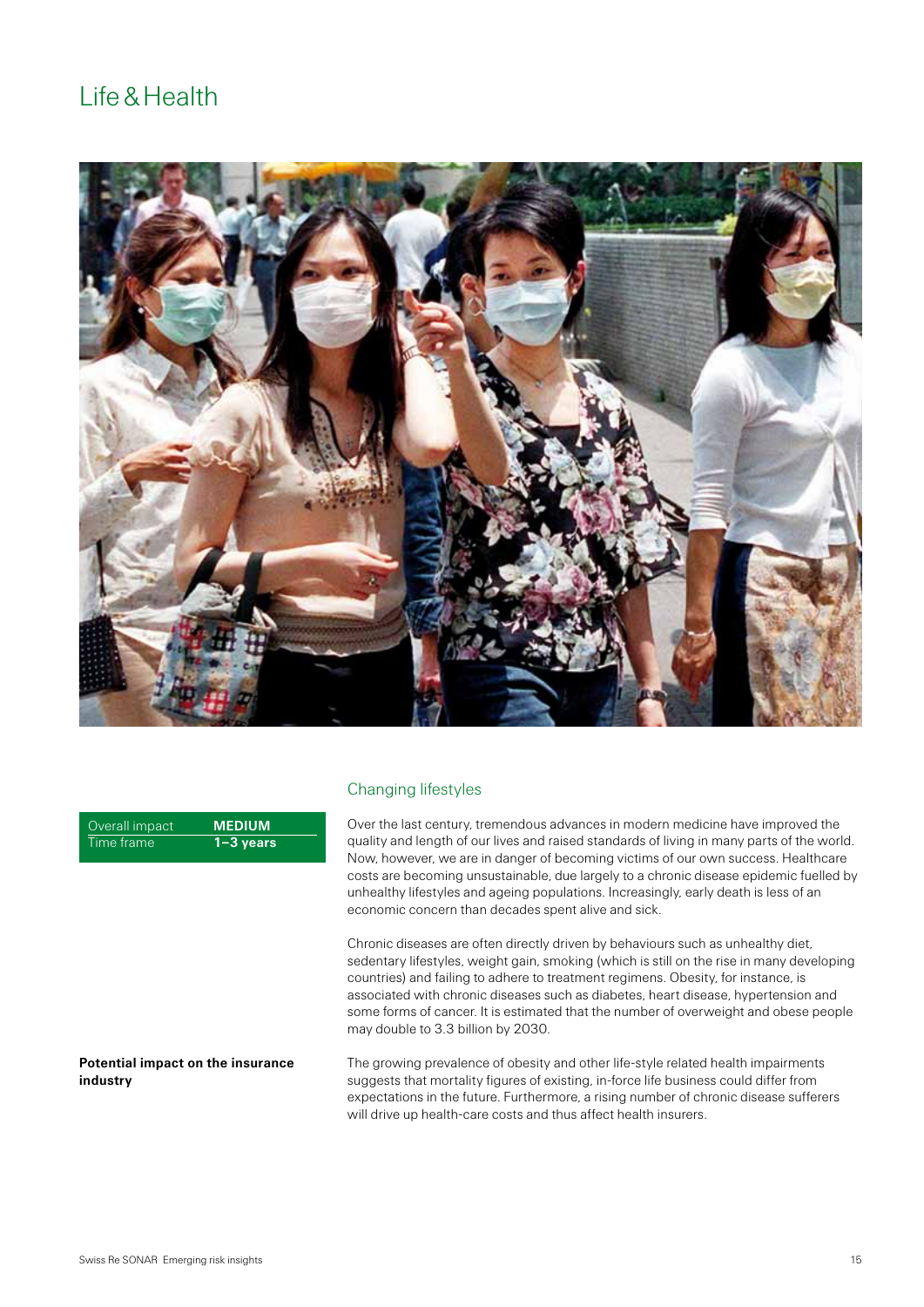| Overall impact, | <b>MEDIUM</b> |
|-----------------|---------------|
| Time frame      | $1 - 3$ years |

#### **Potential impact on the insurance industry**

| Overall impact | <b>MEDIUM</b> |
|----------------|---------------|
| Time frame     | $4-10$ years  |

#### **Potential impact on the insurance industry**

#### Emerging infectious diseases

New advances in science and medicine have helped us gain ground against certain infectious diseases, yet even in the twenty-first century other contagious illnesses continue to emerge at a rapid pace. Emerging infectious diseases (EID) comprise those illnesses whose incidence in humans has increased in a defined time period and location. This includes new or unrecognised diseases, those that are spreading to new geographic areas and hosts, as well as those that are re-emerging.

Recent cases include Dengue fever and West Nile fever. Dengue fever is a mosquitoborne, viral illness that causes severe flu-like symptoms. The global incidence of dengue has grown to significant proportions in recent years, with two-fifths of the world's population potentially at risk. West Nile fever is another a mosquito-borne viral illness that can show up with varying seriousness, ranging from no symptoms at all to mild flu-like symptoms and even to brain damage and death. It appeared in the US for the first time in 1999 and has by now caused an estimated four million infections (albeit most without symptoms).

EID are largely a product of societal-based decisions, demographic changes and climatic developments. The threat of naturally occurring EID is compounded by factors such as the increased mobility of humans, an increased import and export of food products, and a potential deliberate use of pathogenic micro-organisms or toxins for hostile purposes.

EID could impact the loss estimates of Life&Health insurers and – in severe cases – may lead to mortality shocks.

#### Drug resistance

Until recently, there has been very little focus on the threat from antibiotic-resistant bacteria. There is, however, evidence which suggests a growing resistance of bacteria and parasitic worms to known medication due to its misuse and/or overuse; this phenomenon may result in incurable diseases.

Yet there still seems to be a general belief that antibiotics will always be available. However, this is a fallacy: With every usage of antibiotics, small numbers of bacteria resistant to the specific drug survive – and the more antibiotics are used, the more antibiotic resistant bacteria prevail. This development is especially troubling given the slowdown in the discoveries of new antibiotics. Even though new antibiotics have come to the market, they have been based on old discoveries, and the drug pipeline seems to be drying up. This is the result of regulatory restrictions, a smaller return potential compared to medication for chronic illnesses and the aggressive pursuit of new life science technologies such as genomics or synthetic biology.

Increasing drug resistance may bring higher than anticipated losses under L&H covers, but also under product liability policies (e.g. defence costs related to claims involving the food or health-care industry).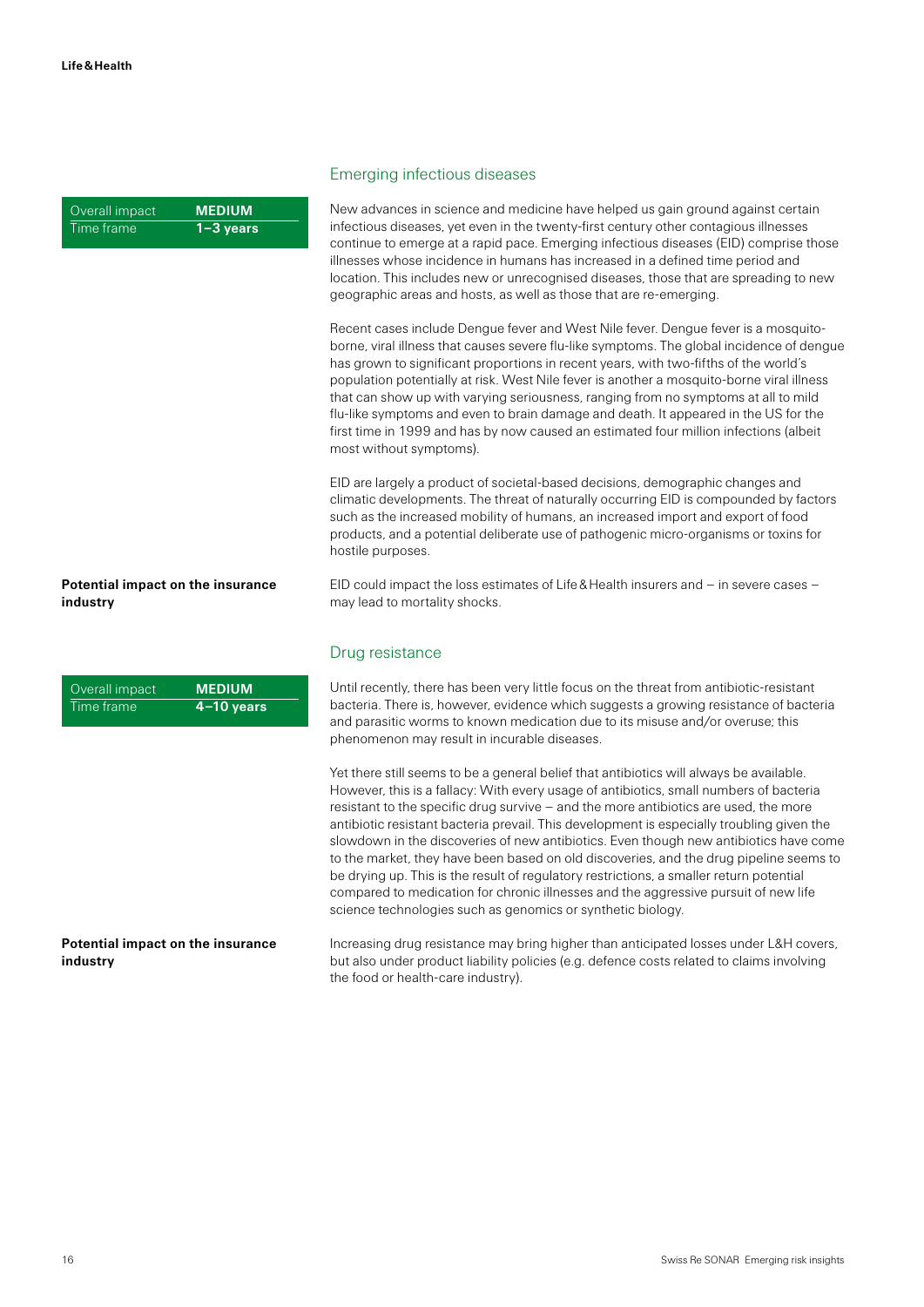#### Overall impact Time frame **MEDIUM 4–10 years**

### The future of medicine

Due to rapid technological and scientific advancements, individuals increasingly have the ability to assess their own health status as a growing number of 'self-check kits' becomes available.

Furthermore, a rapid expansion in the development of new diagnosis tools and new treatment options such as biological therapies, gene therapies and nano-medicine continues to improve diagnosis and treatment of many diseases.

Personalised medicine – drug development based on tailoring drugs to patients based on genetic profiles – is also on the rise. It is expected to increase the safety and efficacy of drugs in the long run, but will also decrease the market size of blockbusters.

Health self-assessment kits could be a source of risk for life and health insurance products due to information asymmetries, particularly in territories where data protection legislation is well developed and customers are not obliged to disclose test results. New diagnostic tools could present a risk to critical-illness and medical insurance by increasing the incidence of diagnosed cases, and new treatment options may increase claims costs for medical insurance due to increased per-unit treatment costs. On the other hand, these developments could improve the general health of the population, reducing healthcare costs and further prolonging life.

#### **Potential impact on the insurance industry**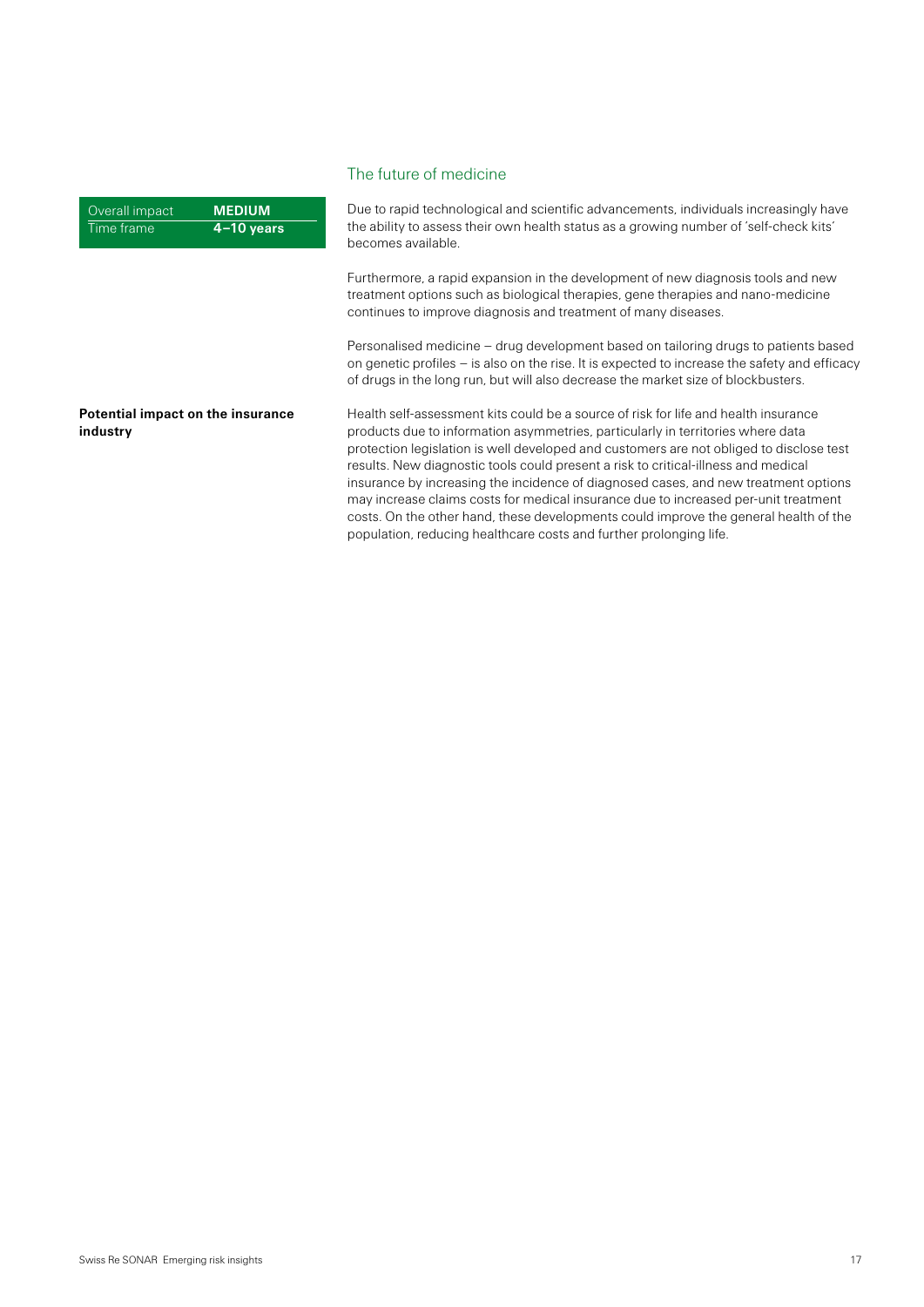### <span id="page-18-0"></span>Financial Markets



| Overall impact | \НІGH'        |
|----------------|---------------|
| Time frame     | $1 - 3$ years |

#### **Potential impact on the insurance industry**

#### Run-away inflation and surging bond yields

Major central banks' policy actions of near zero-interest rates, quantitative easing and other non-standard monetary policy measures have helped support the economic recovery, lower the probability of tail risks such as a deflationary spiral and reduce global risk aversion. However, the central banks' ultra-loose monetary policy has also created distortions in financial markets and asset prices. Most notably, the massive government bond purchases of central banks have led to negative real interest rates by lowering nominal interest rates, which can also be viewed as a tax on savers (financial repression).

The challenge for the central banks is to implement exit strategies from the various extraordinary policies currently pursued – even more so as this is all uncharted territory. If the economy were to recover more quickly than expected and market participants did not think monetary policy was being tightened fast enough in response, longer-term inflation expectations might very well increase disproportionately, causing both government bond yields and inflation to surge.

Financial repression has led to increases in financial institutions' exposure to sovereign debt, making them more vulnerable to adverse interest rate shocks. A prolonged period of low interest rates, which is particularly a risk in Europe, would be debilitating for the life insurance industry. A sharp rise in rates would be helpful to insurers with large blocks of interest rate guarantee products, but a burden for most other re/insurers.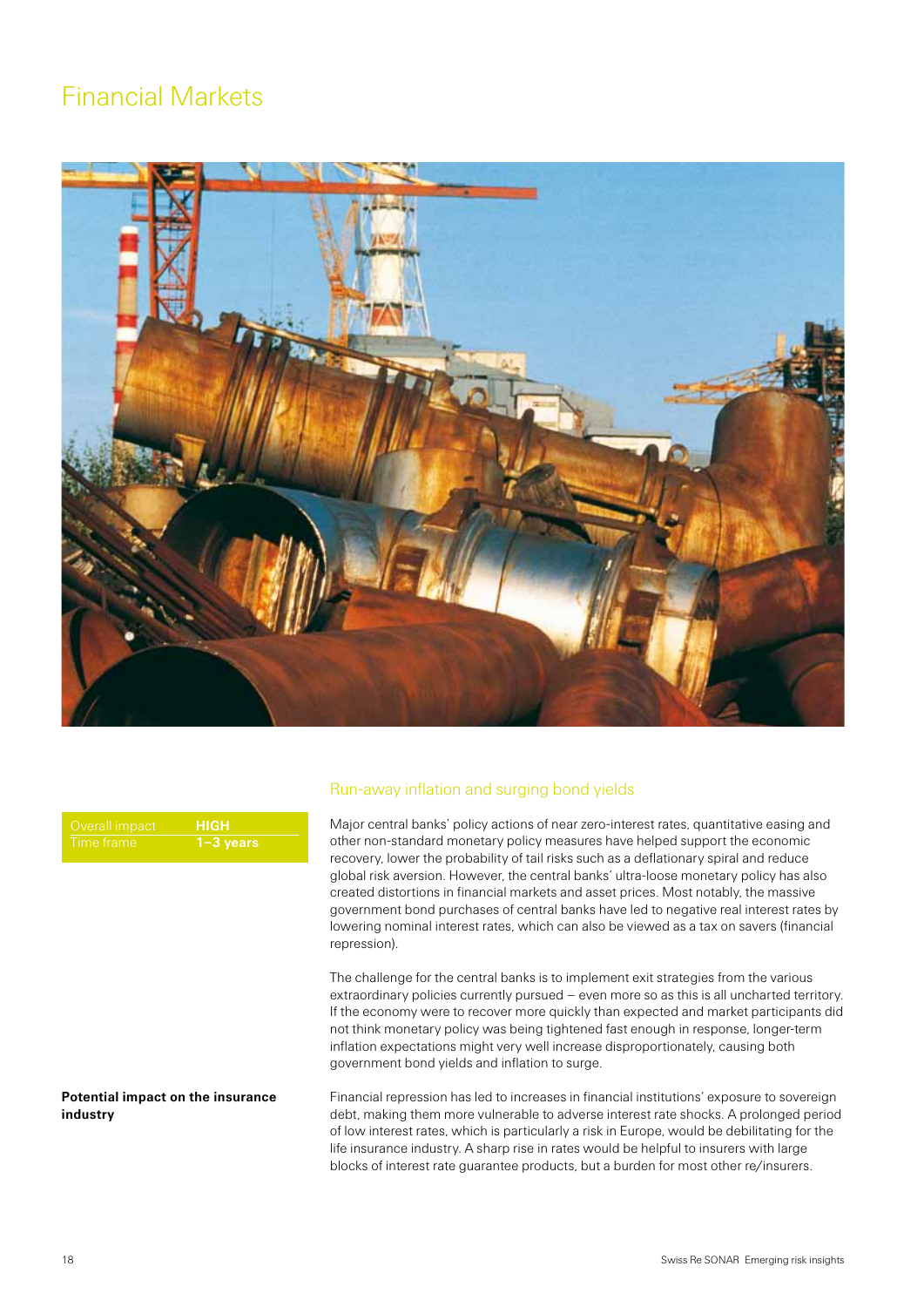#### **Potential impact on the insurance industry**

| Overall impact, | <b>MEDIUM</b> |
|-----------------|---------------|
| Time frame      | $1 - 3$ years |

#### **Potential impact on the insurance industry**

#### Unresolved sovereign debt crisis

The Eurozone authorities and the European Central Bank have taken policy action in recent months to reduce tail risks stemming from a break-up of the monetary union. However, the underlying debt crisis remains unresolved, and European policymakers must recommit themselves and push forward the implementation of national structural reforms, strengthen the architecture of the monetary union and stimulate growth.

In the US, the financial health of the private sector has improved. However, the lack of political consensus and the uncertainty surrounding the appropriate content and pace of fiscal consolidation is still a negative for the economy. The US Administration and Congress need to put in place a plan for funding the long-term social security and medical needs of the people. In addition, a tax reform would be helpful for the economy.

Japan also needs to move away from short-term partial fixes and adopt a comprehensive programme of structural and fiscal reforms.

Ongoing sovereign debt crises are likely to cause widespread liquidity and growth problems, which may ultimately result in shrinkage of the global insurance market. As insurers are important investors in government bonds, they may also be indirectly exposed through their securities holdings.

#### Under-investment in critical infrastructure

Infrastructure is vital for the proper functioning of an economy. However, in many regions of the world there is a chronic failure to adequately invest in, upgrade and secure infrastructure networks such as electricity provision, water supply or transport infrastructure. This is due in no small part to investors engaging in more short-term activities instead of long-term project financing.

Recent regulatory provisions have stepped up capital and liquidity requirements and prompted banks, insurers and non-traditional long-term investors to refrain from longerterm infrastructure funding. Nevertheless, most developed countries need to upgrade and maintain their infrastructure while developing countries need infrastructure investment to support their growth.

Historically, governments have employed infrastructure investment to stimulate a flagging economy. Currently, however, the public sector is reducing its debt burden and funds become increasingly scarce. The possibility of a downturn in long-term infrastructure financing could dampen economic prospects for some time to come. There is consequently a need to encourage more institutional investors to enter the market not only by providing tax breaks or lowering capital requirements, but also through creating infrastructure-financing bond markets.

Long-term investment in infrastructure is compelling for the insurance sector. That said, the regulatory environment has to become more accommodating if the actual investment appetite is to satisfy the infrastrucure project pipeline.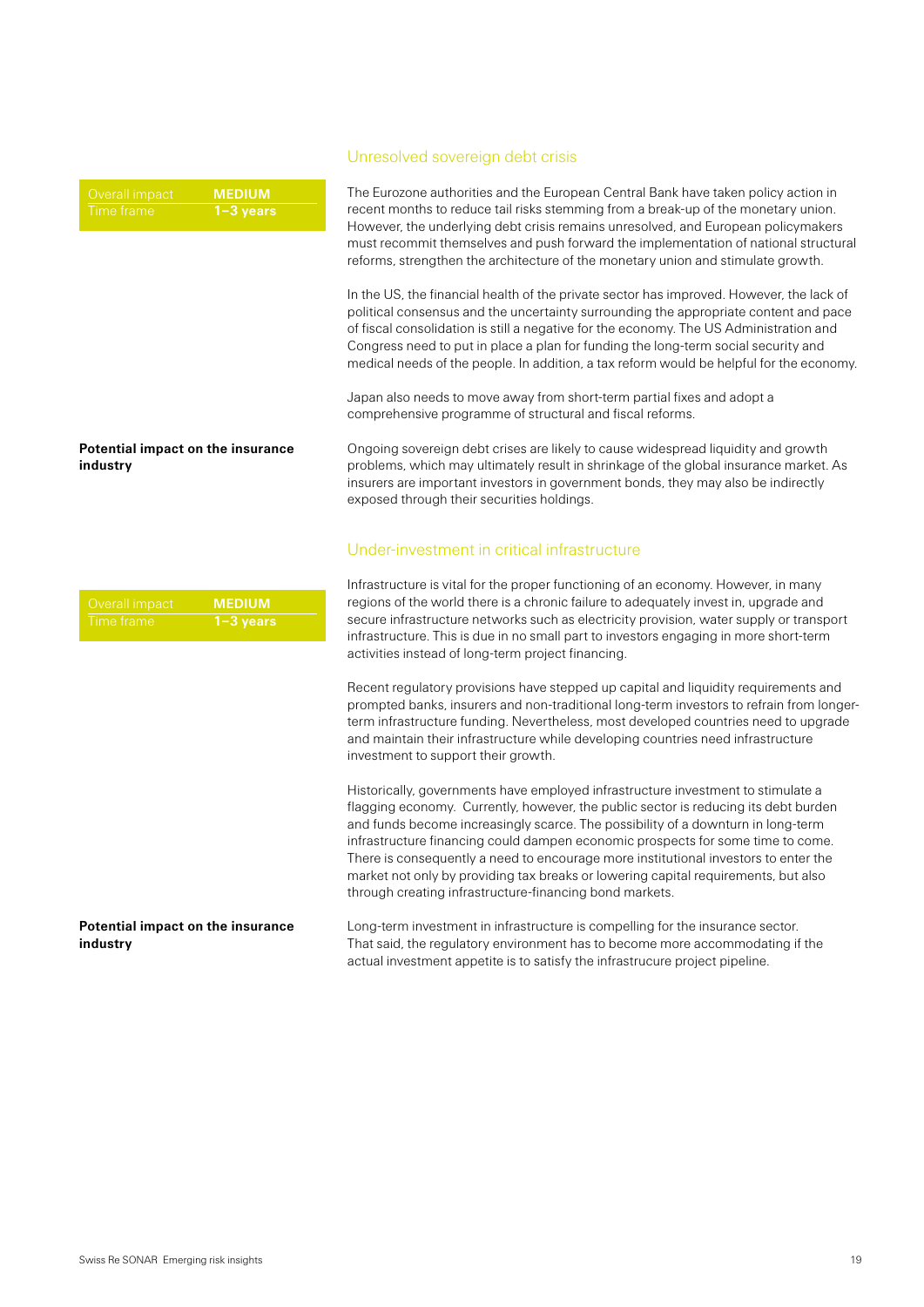### <span id="page-20-0"></span>Claims



| Overall impact | <b>MEDIUM</b> |
|----------------|---------------|
| ' Time frame   | $1 - 3$ years |

#### **Potential impact on the insurance industry**

#### Legal actions drive changing claims patterns

As illustrated by a wave of negligence claims in the aftermath of hurricane Sandy, there seems to be a propensity in the US towards suing more and targeting more distant parties (e.g. construction companies in case of buildings incurring nat cat damage). This development is possibly driven by a depressed economy which tempts people into court seeking easy money. There are indications that this trend might also spill over to Europe, changing its so far comparatively benign litigation landscape.

In addition, self-proclaimed `consumer protection' lawyers in the US are increasingly seeking new targets, and the growing obesity epidemic has spurred them to set their sights on the food industry. By now, they have filed several cases against big industry players, asserting that food makers are misleading consumers and violating federal regulations by wrongly labelling products and ingredients.

These ongoing legal actions could change the insurance landscape and may result in claims and litigation costs far in excess of what could have been expected.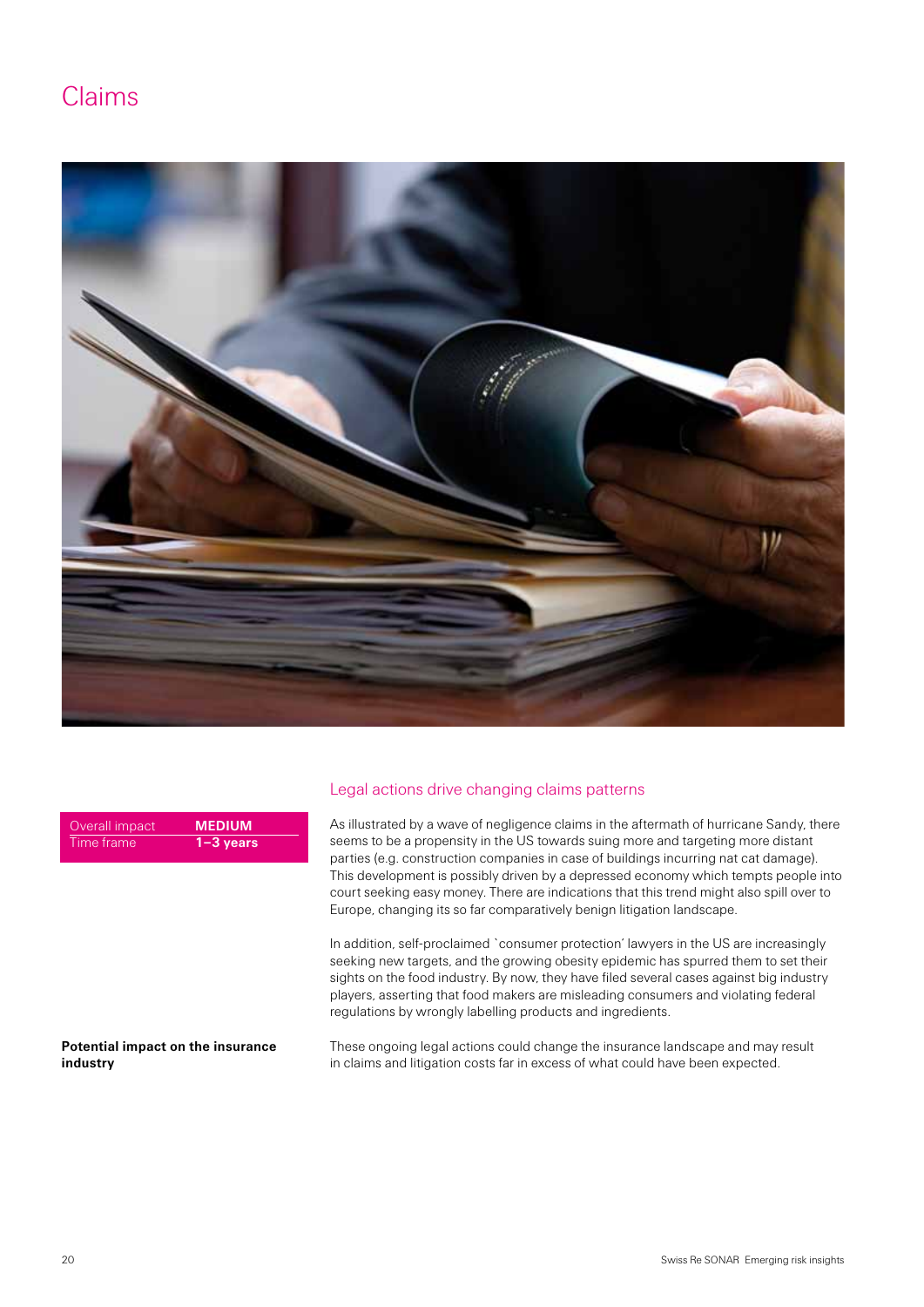| Overall impact | <b>MEDIUM</b> |
|----------------|---------------|
| . Time frame'  | $1 - 3$ years |

#### Personal damage compensation in Europe

An escalation of medical expenses and a steady increase in indemnity create a difficult environment for workers' compensation products. Medical expenses are increasing at a pace clearly above the rise of the consumer price index. This development is driven by medical progress and a tendency towards costly home care.

Medical progress has made new treatment options available, which may often result in increased per-unit treatment costs (see also "The future of medicine" on page 17). Ultimately, everything which is medically possible is sooner or later applied, with insurance carriers having to bear the costs.

In richer European countries there is also a tendency to grant victims a high standard of individual care in a familiar environment, often involving professional carers and sometimes even the installation of medical equipment in the victim's home. Even if treatment/care were available at lower cost in specialised facilities such as nursing homes, patients are often allowed to stay at home where they feel more comfortable closer to their families.

**Potential impact on the insurance industry**

These developments are likely to drive up costs for workers' compensation claims, which could also be mirrored in liability claims since the insurers providing the medical care will often be allowed to exercise recourse against a liability insurer.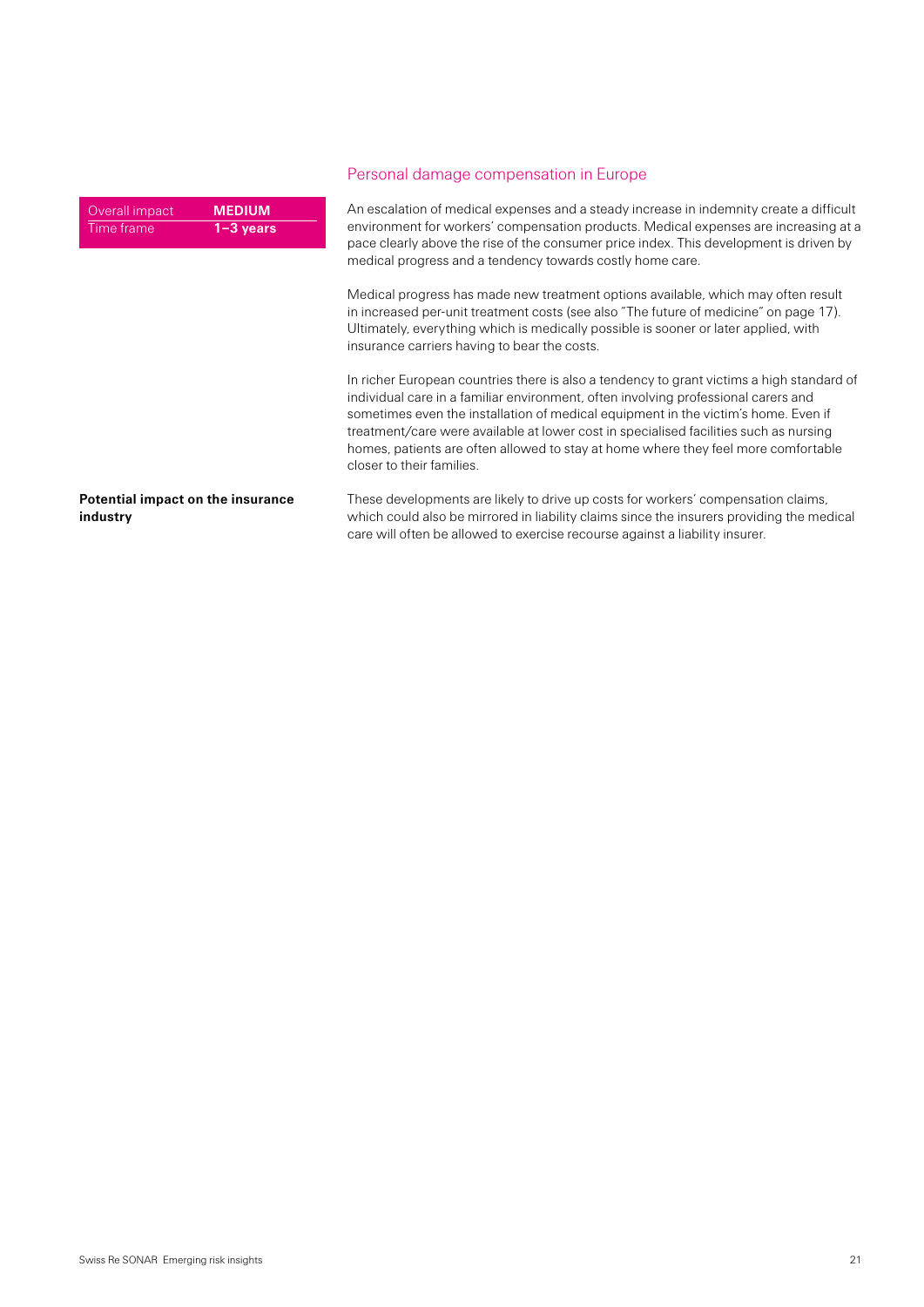### <span id="page-22-0"></span>**Operations**



| Overall impact | <b>HIGH</b>   |
|----------------|---------------|
| ∟Time frame    | $1 - 3$ years |

#### Big data

The amount of data is growing at an ever-accelerating pace, resulting in 'big data' – an unprecedented amount of structured as well as unstructured information that can no longer be handled by means of traditional data management and data processing solutions.

Big data can be the key for targeted, tailor-made solutions in many industries. In healthcare, for instance, big data can help aggregate the delivery, administration and documentation of medical treatment, hence providing cost-efficient personally-tailored medicine.

However, non-traditional, unstructured data sets also pose challenges regarding their reliability as it is more difficult to verify that the information contained in a tweet, text message or social media posting is accurate. All data sources have their limitations, but the trustworthiness of very large, unstructured amounts of data with little or no process wrapped around them elevates this concern. Other worries are related to data ownership and intellectual property rights as well as data protection and information security, but also to the accessibility of big data.

Limited access to and use of big data could lead to competitive disadvantages for insurers as data-rich and data-apt organisations can differentiate themselves through tailor-made offers for their customers. **Potential impact on the insurance** 

**industry**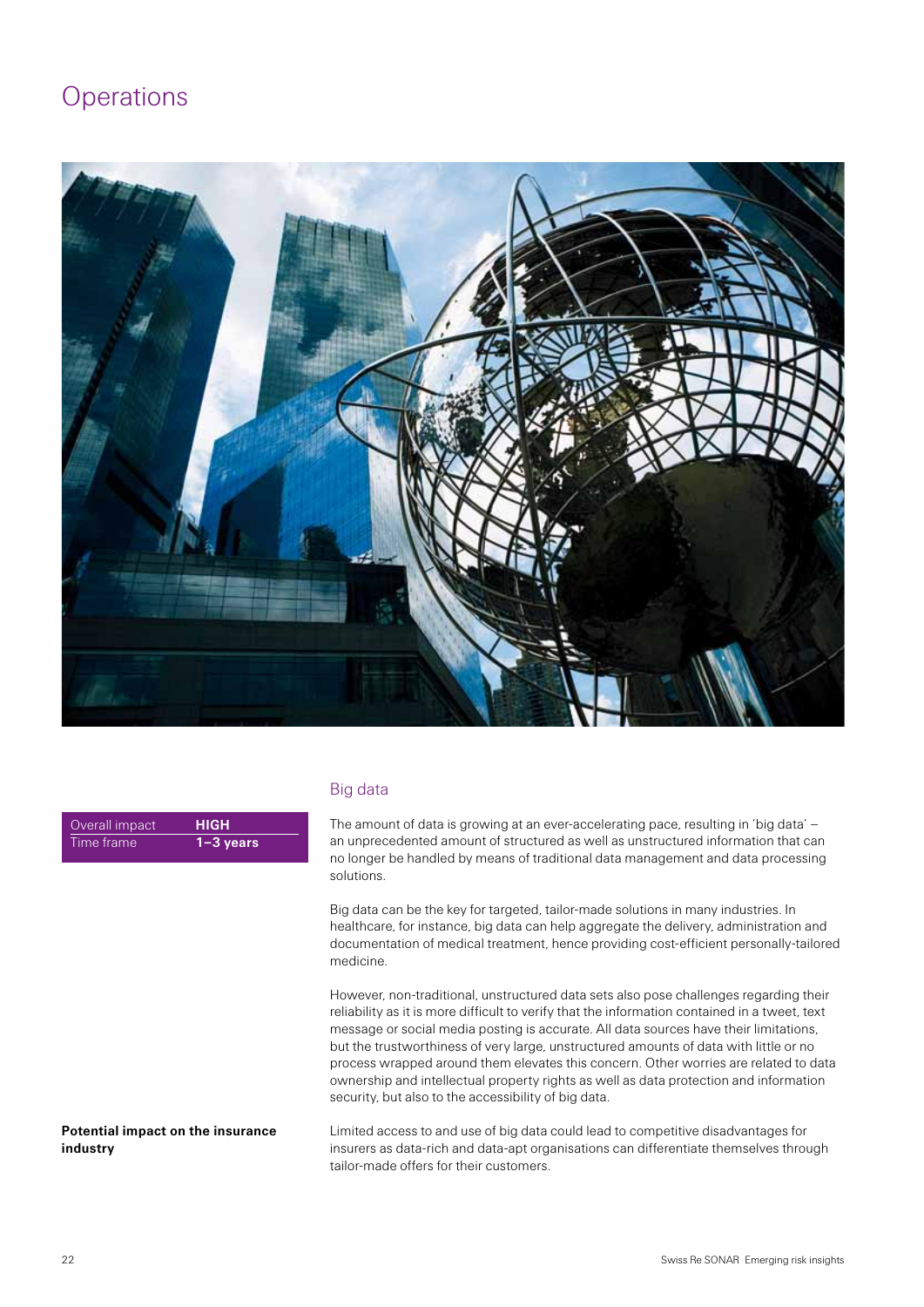| Overall impact | <b>MEDIUM</b>          |
|----------------|------------------------|
| ∟Time frame    | <sup>1</sup> 1−3 years |

#### Regulatory fragmentation and extra-territoriality concerns

The implementation of policy reforms by individual jurisdictions reveals increased fragmentation of regulation and markets, threatening to reverse progress toward a more global and coordinated financial services sector.

This trend toward a more territorial approach, especially ring-fencing assets, capital and liquidity, threatens not only to undo recent movement toward regulatory cooperation under G20 initiatives, but also to set back earlier achievements of cross-border cooperation that have helped fuel global economic growth.

There is a growing need for the Financial Stability Board (FSB) to address the effects of unilateral, protectionist, or extra-territorial regulatory measures by member states.

Uncoordinated regulatory reforms will be less effective in promoting financial stability and could undermine the ability of insurers to undertake their core functions in supporting economic activity and recovery.

#### Contingent reputational risks

A company's sustainability risk management and the way it communicates its risk handling through interaction with stakeholders can positively or negatively affect its reputation. The stakeholders in question consist of a broad group of interested parties including investors, rating agencies, shareholder associations, pension funds, clients, governments/regulators, employees, NGOs and the wider public.

Reputational damage does not even require direct involvement in any illicit activity. The insurance industry can also be impacted indirectly by insuring companies involved in illicit, unethical or otherwise reputationally damaging activities – that is, it could incur contingent reputational damage.

The importance of environmental, social and governance issues is increasing the risk of a mismatch between a company's sustainability risk handling and stakeholder expectations. This may lead to reputational risks and ultimately also to financial damage.

#### Imminent global talent crunch

Talent and skills shortage is threatening to escalate in the near future. This is mainly driven by demographic pressures as the baby boomer generation reaches retirement age and fertility rates simultaneously go down in many parts of the Western world.

As a result, companies may face problems in recruiting and retaining qualified staff. This is exacerbated by the fact that the dominant role of traditional universities is increasingly challenged by a growing number of open online courses so that assessing qualifications will soon be much less straightforward than it is today. In addition, tuition and consequently student loan debt are mounting to ever greater heights, which might deter talented young people from enrolling into higher education in the first place.

To respond to this challenge, companies may have to change their recruiting paradigms going forward, both in terms of formal qualifications used as judgement criteria and the geographical scope of their search. It could well be that business might soon follow the example of soccer where regions such as Africa already serve as a reservoir of skilled talent for the Western world. Furthermore, companies will have to invest more heavily in early and continuous education and training in order to remain competitive.

As they face problems in recruiting and retaining qualified staff, companies may need to revise their talent management approach and increase their use of technology.

**Potential impact on the insurance industry**

| Overall impact | <b>MEDIUM</b> |
|----------------|---------------|
| Time frame     | $1 - 3$ years |

#### **Potential impact on the insurance industry**

| Overall impact | <b>MEDIUM</b> |
|----------------|---------------|
| Time frame'    | $4-10$ years  |

**industry**

**Potential impact on the insurance**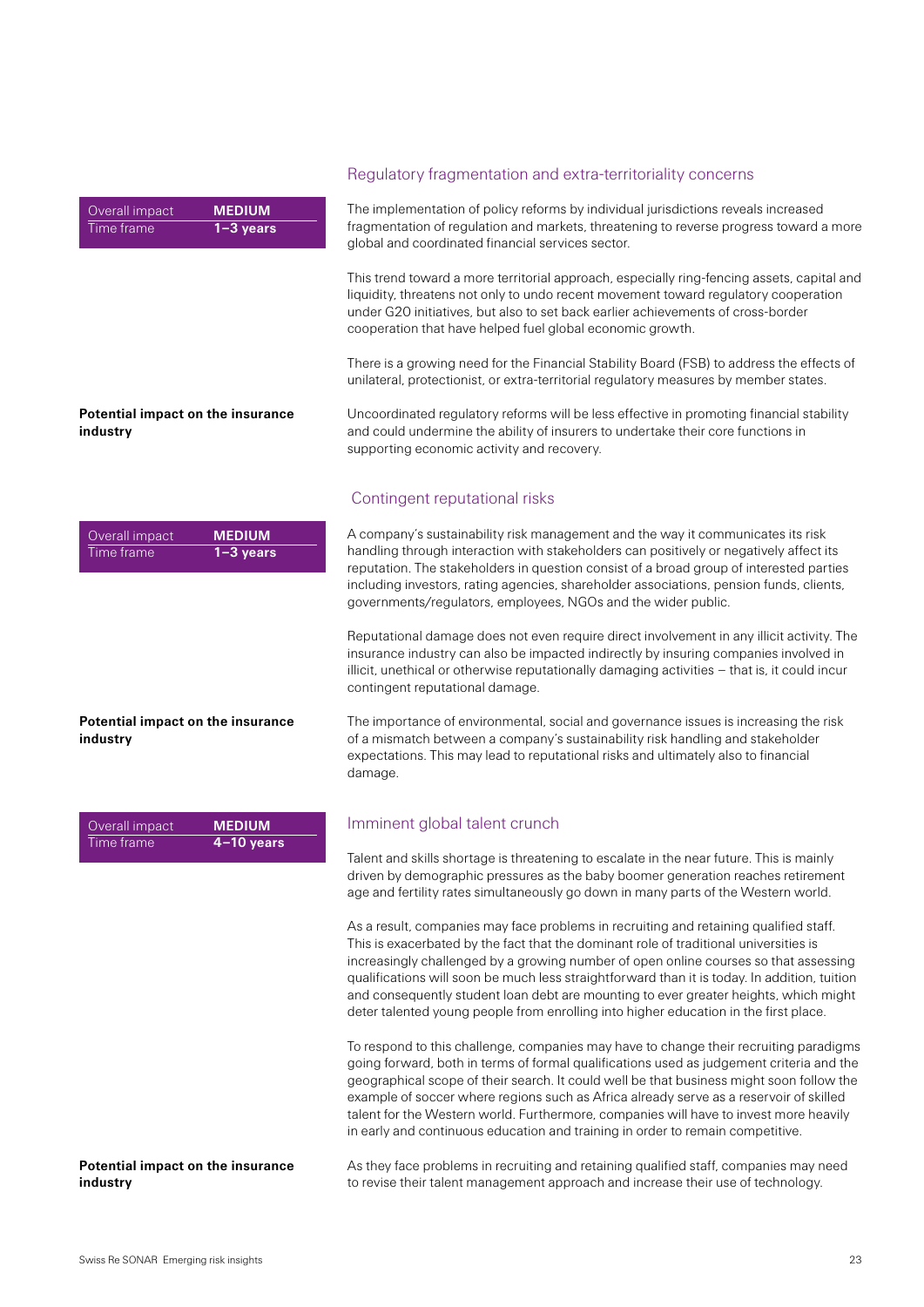### <span id="page-24-0"></span>Conclusion

Lately, some observers have suggested that the relevance of the insurance sector may be declining due to its inability to innovate and to large corporates holding their own risks. Given the breadth of the risk landscape described by this publication, however, possibilities for solutions are vast, and the insurance industry could and should expand its role of mitigating others' risks and enabling society to advance further. Although some of the 27 emerging risk topics presented here may never materialise, others definitely will – and the earlier the industry starts adapting to them, the better prepared it will be for tomorrow's challenges and opportunities.

Emerging risks are particularly relevant for the insurance industry because many of its actions are still based on historical data, i.e. yesterday's experience. However, when the future is no longer a simple linear extrapolation of the past but rather characterised by rapid and continuous change, looking back will no longer be sufficient to assess tomorrow's exposures. This is particularly important for insurance lines such as casualty or life insurance which have a long time horizon due to the inherent long-term exposures. However, foresight information can also be valuable for other lines of the insurance business to prepare for what might lie ahead and avoid being caught by surprise by new developments and newly unfolding exposures.

Managing emerging risks requires agility and alertness and is ultimately about good change management. There is unfortunately no silver bullet that will work for all cases as new threats and opportunities come in various shapes and sizes from a multitude of sources. However, working together and sharing knowledge across stakeholders can help the insurance industry to better prepare for and deal with emerging risks.

We have launched this publication in this spirit and look forward to discussing further with you. Please reach out to your local Swiss Re contact if you wish to continue this dialogue.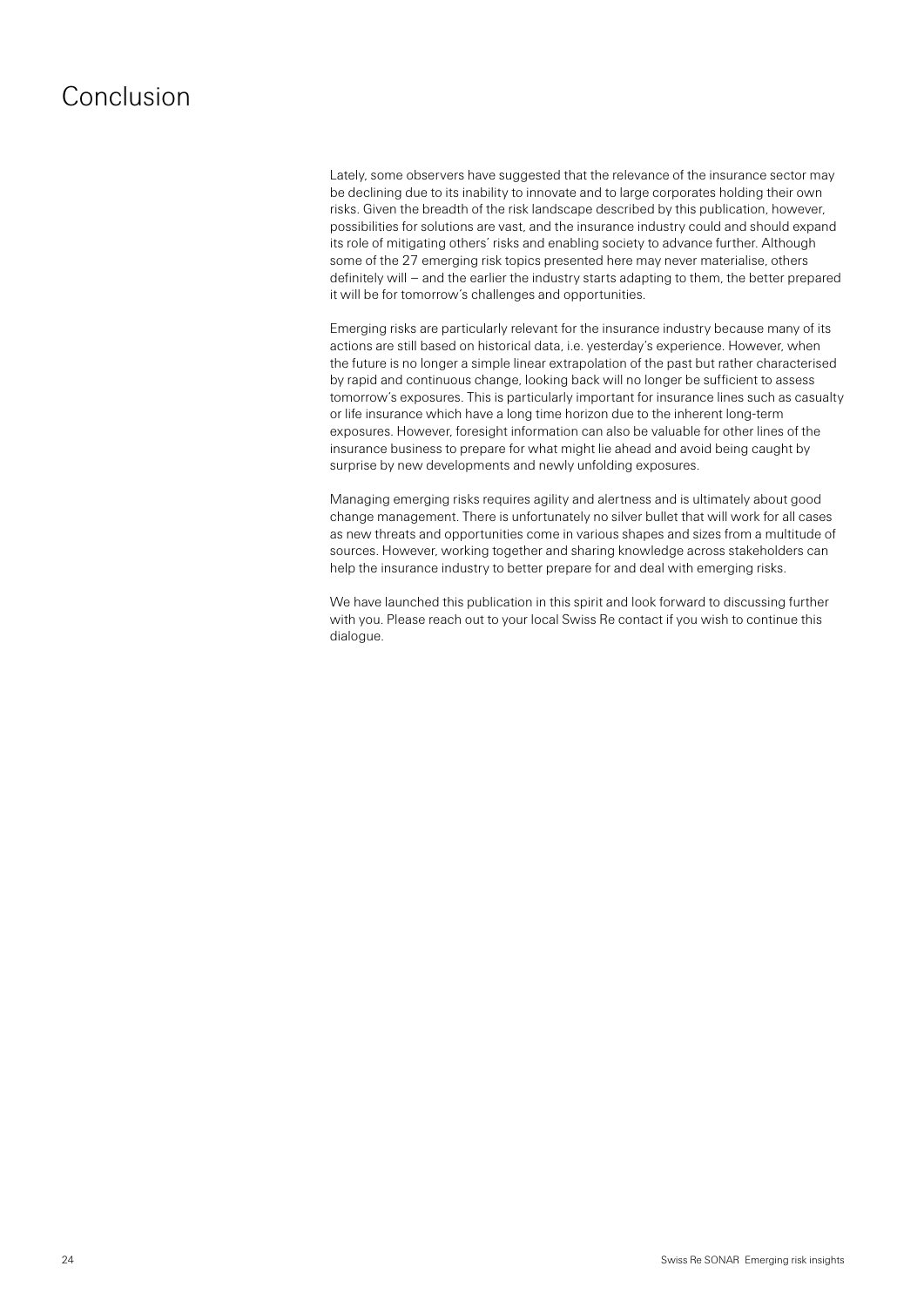© 2013 Swiss Re Ltd. All rights reserved.

#### Title:

Swiss Re SONAR, Emerging risk insights

Authors:

Sandra Burmeier, Reto Schneider, Philippe Brahin

Acknowledgments:

We would like to thank all Swiss Re employees who have posted notions and comments on the SONAR Ourspace page as well as the SONAR officers and SONAR experts who have provided input and feedback and continuously built bridges to their respective business areas.

Editing and realisation: Katharina Fehr, Richard Heard

Managing editor: Urs Leimbacher

Graphic design and production: Corporate Real Estate&Logistics/Media Production, Zurich

Printing:

Corporate Real Estate&Logistics/ Media Production, Zurich

Disclaimer: The content of this brochure is subject to copyright with all rights reserved. The information may be used for private or internal purposes, provided that any copyright or other proprietary notices are not removed. Electronic reuse of the content of this brochure is prohibited. Reproduction in whole or in part or use for any public purpose is only permitted with the prior written approval of Swiss Re Ltd., and if the source reference is indicated. Courtesy copies are appreciated.

Swiss Re gives no advice and makes no investment recommendation to buy, sell or otherwise deal in securities or investments whatsoever. This document does not constitute an invitation to effect any transaction in securities or make investments.

Although all the information used was taken from reliable sources, Swiss Re does not accept any responsibility for the accuracy or comprehensiveness of the details given. All liability for the accuracy and completeness thereof or for any damage resulting from the use of the information contained in this brochure is expressly excluded. Under no circumstances shall Swiss Re or its Group companies be liable for any financial and/or consequential loss relating to this brochure.

Order no: 1505685\_13\_en 07/13, 1000 en